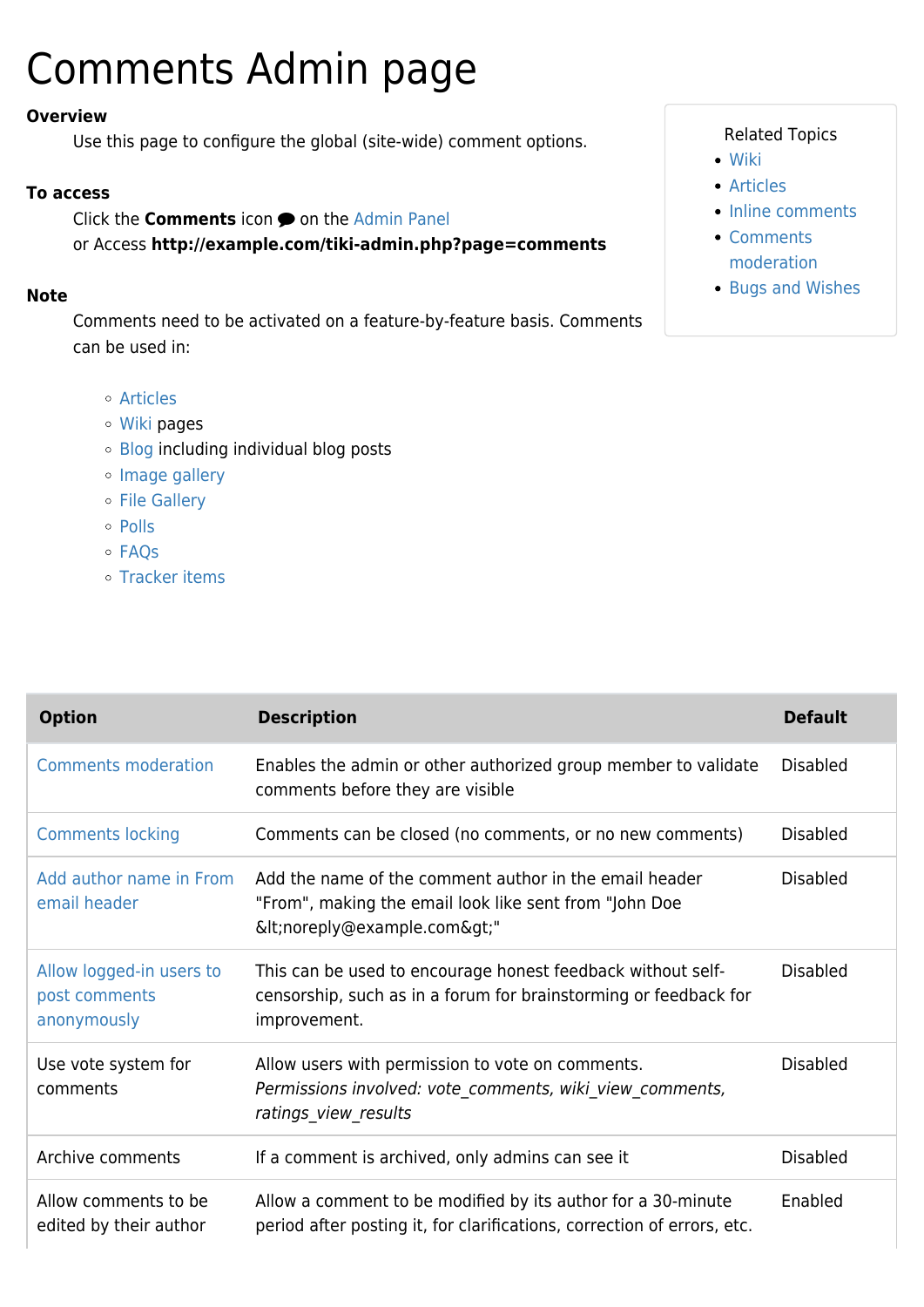| <b>Option</b>                               | <b>Description</b>                                                                                                                                                                                                                                                                             | <b>Default</b>  |
|---------------------------------------------|------------------------------------------------------------------------------------------------------------------------------------------------------------------------------------------------------------------------------------------------------------------------------------------------|-----------------|
| Use Akismet to filter<br>comments           | Prevent comment spam by using the Akismet service to<br>determine if the comment is spam. If comment moderation is<br>enabled, Akismet will indicate if the comment is to be moderated<br>or not. If there is no comment moderation, the comment will be<br>rejected if considered to be spam. | <b>Disabled</b> |
| Show comments below<br>items                | Show comments for a tracker item below the item itself as in<br>other trackers, instead of enclosed in a tab                                                                                                                                                                                   | <b>Disabled</b> |
| Akismet API Key                             | Key required for the Akismet comment spam prevention.<br>Obtain this key by registering your site at http://akismet.com                                                                                                                                                                        | None            |
| Filter spam for registered<br>users         | Activate spam filtering for registered users as well. Useful if your<br>site allows anyone to register without screening.                                                                                                                                                                      | <b>Disabled</b> |
| Number of comments per<br>page              |                                                                                                                                                                                                                                                                                                | 25              |
| Sort mode for comments                      | <b>i≡</b> Oldest first   Newest first                                                                                                                                                                                                                                                          | Oldest first    |
| Disable comment titles                      | Don't display the title input field on comments and their replies.                                                                                                                                                                                                                             | Enabled         |
| Anchor links on headings                    | Cause a link icon to appear on hover over each heading, useful<br>for sharing the URL to an exact location on a page.                                                                                                                                                                          | Enabled         |
| Parse wiki syntax in<br>comments            | Parse wiki syntax in comments in all sections apart from Forums<br>Use "Accept wiki syntax" for forums in admin forums page                                                                                                                                                                    | Enabled         |
| Email field                                 | Email field for comments (only for anonymous users).                                                                                                                                                                                                                                           | <b>Disabled</b> |
| Website field                               | Website field for comments (only for anonymous users).                                                                                                                                                                                                                                         | <b>Disabled</b> |
| Comment box                                 | Size (height) of the comment text area.                                                                                                                                                                                                                                                        | 6 rows          |
| Inline comments                             | Contextual comments A                                                                                                                                                                                                                                                                          | <b>Disabled</b> |
| Inline comments using<br>Apache Annotator   | Use the Open/Apache Annotator JavaScript based library for<br>managing inline comments as annotations. $\Delta$                                                                                                                                                                                | <b>Disabled</b> |
| Comments on articles                        | Users with permission can post or reply to comments. The<br>comments will appear at the bottom of the page.                                                                                                                                                                                    | <b>Disabled</b> |
| <b>Comments below wiki</b><br>pages         | Users with permission may post threaded comments. The<br>comments will appear at the bottom of the page.                                                                                                                                                                                       | <b>Disabled</b> |
| Display comment list by<br>default          |                                                                                                                                                                                                                                                                                                | <b>Disabled</b> |
| Display Post new<br>comment form by default |                                                                                                                                                                                                                                                                                                | <b>Disabled</b> |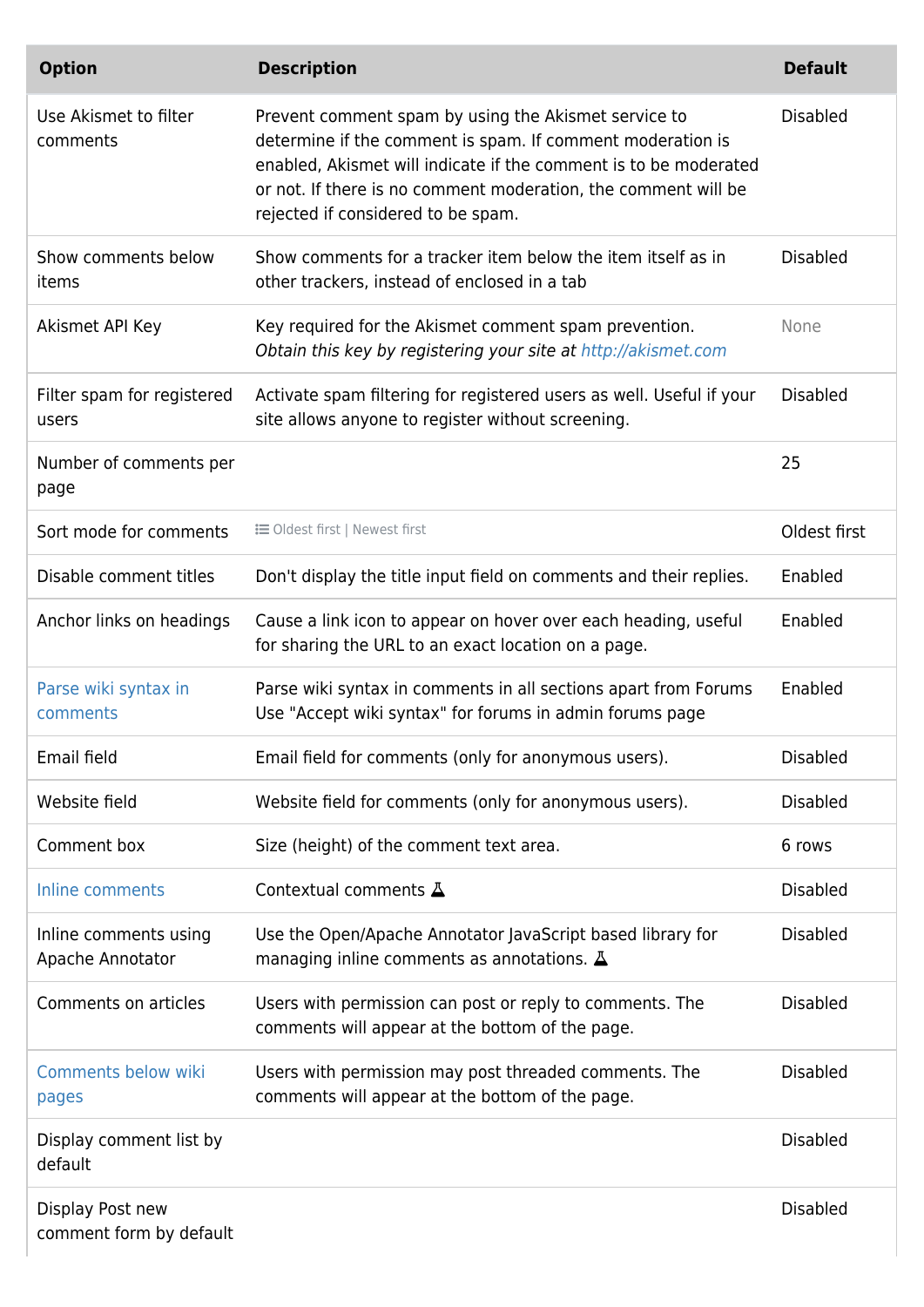| <b>Option</b>                   | <b>Description</b>                                                                                                      | <b>Default</b>  |
|---------------------------------|-------------------------------------------------------------------------------------------------------------------------|-----------------|
| Number per page                 |                                                                                                                         | 10 comments     |
| Display order                   | i Newest first   Oldest first   Points                                                                                  | Points          |
| Allow comments per wiki<br>page | Enable control of comments on wiki pages on a per-page basis.<br>E Disable   Enable (default On)   Enable (default Off) | <b>Disable</b>  |
| Enable watches on<br>comments   |                                                                                                                         | Enabled         |
| <b>Blog post Comments</b>       | Users with permission may post threaded comments. The<br>comments will appear at the bottom of the page.                | Enabled         |
| File gallery comments           | Users with permission may post threaded comments. The<br>comments will appear at the bottom of the page.                | <b>Disabled</b> |
| Number per page                 | Number of comments per page                                                                                             | 10 comments     |
| Default order                   | Default order of comments.<br>i Newest first   Oldest first   Points                                                    | Points          |
| Comments for polls              | Users with permission may post threaded comments. The<br>comments will appear at the bottom of the page.                | <b>Disabled</b> |
| <b>Comments for FAQs</b>        | Users with permission may post threaded comments. The<br>comments will appear at the bottom of the page.                | Enabled         |
| <b>Plugin Tracker Comments</b>  | Display the number of comments for a tracker                                                                            | Enabled         |

| <b>Option</b>                                            | <b>Description</b>                                                                                                                              | <b>Default</b>  |
|----------------------------------------------------------|-------------------------------------------------------------------------------------------------------------------------------------------------|-----------------|
| <b>Comments moderation</b>                               | Enables the admin or other authorized group member to<br>validate comments before they are visible                                              | <b>Disabled</b> |
| <b>Comments locking</b>                                  | Comments can be closed (no comments, or no new<br>comments)                                                                                     | <b>Disabled</b> |
| Add author name in From<br>email header                  | Add the name of the comment author in the email header<br>"From", making the email look like sent from "John Doe"                               | Disabled        |
| Allow logged-in users to<br>post comments<br>anonymously | This can be used to encourage honest feedback without self-<br>censorship, such as in a forum for brainstorming or feedback<br>for improvement. | <b>Disabled</b> |
| Use vote system for<br>comments                          | Allow users with permission to vote on comments.<br>Permissions involved: vote_comments, wiki_view_comments,<br>ratings view results            | <b>Disabled</b> |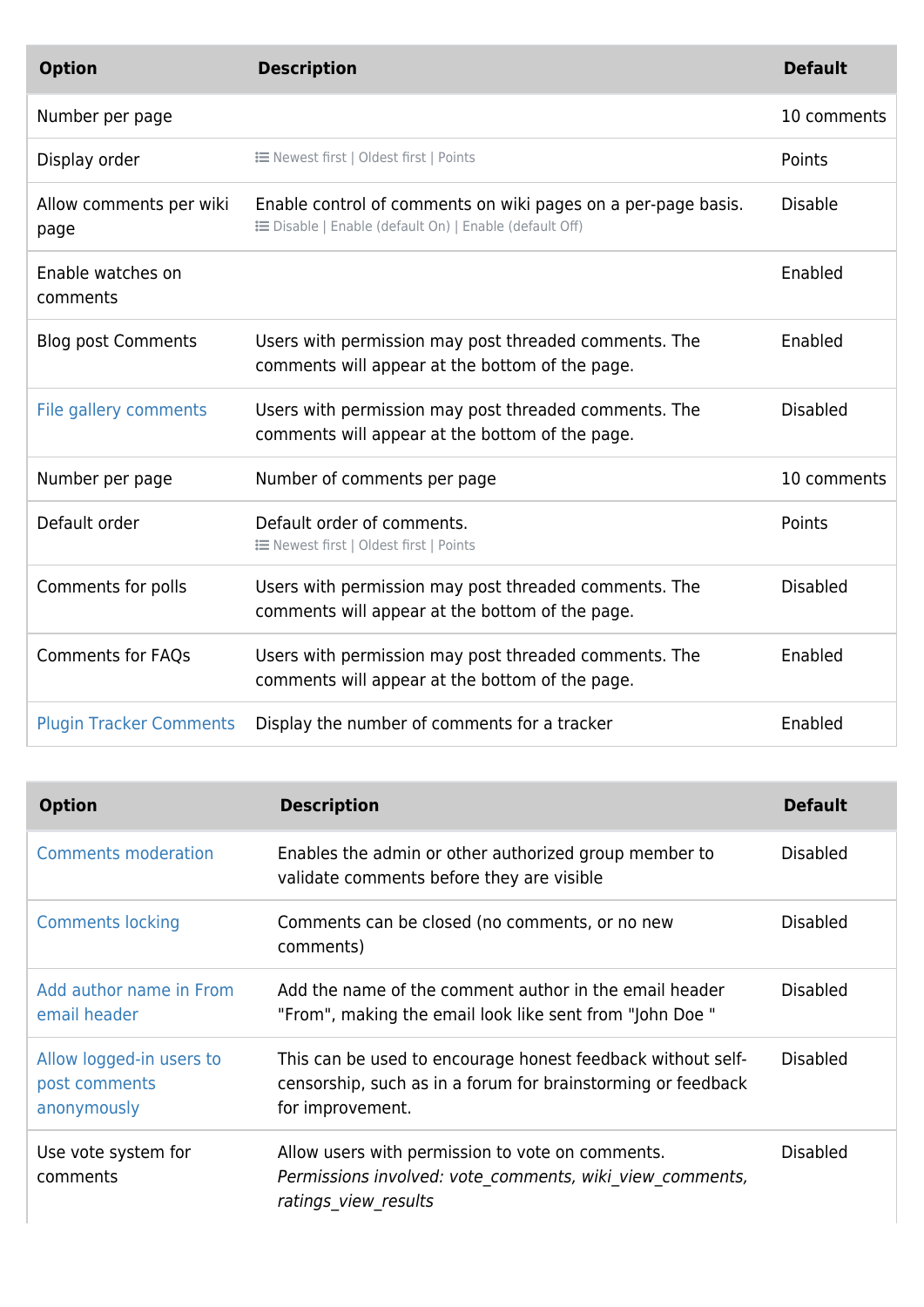| <b>Option</b>                                  | <b>Description</b>                                                                                                                                                                                                                                                                             | <b>Default</b>  |
|------------------------------------------------|------------------------------------------------------------------------------------------------------------------------------------------------------------------------------------------------------------------------------------------------------------------------------------------------|-----------------|
| Archive comments                               | If a comment is archived, only admins can see it                                                                                                                                                                                                                                               | <b>Disabled</b> |
| Allow comments to be<br>edited by their author | Allow a comment to be modified by its author for a 30-minute<br>period after posting it, for clarifications, correction of errors,<br>etc.                                                                                                                                                     | Enabled         |
| Use Akismet to filter<br>comments              | Prevent comment spam by using the Akismet service to<br>determine if the comment is spam. If comment moderation is<br>enabled, Akismet will indicate if the comment is to be<br>moderated or not. If there is no comment moderation, the<br>comment will be rejected if considered to be spam. | <b>Disabled</b> |
| Show comments below<br>items                   | Show comments for a tracker item below the item itself as in<br>other trackers, instead of enclosed in a tab                                                                                                                                                                                   | <b>Disabled</b> |
| Akismet API Key                                | Key required for the Akismet comment spam prevention.<br>Obtain this key by registering your site at http://akismet.com                                                                                                                                                                        | None            |
| Filter spam for registered<br>users            | Activate spam filtering for registered users as well. Useful if<br>your site allows anyone to register without screening.                                                                                                                                                                      | <b>Disabled</b> |
| Number of comments per<br>page                 |                                                                                                                                                                                                                                                                                                | 25              |
| Sort mode for comments                         | <b>i≡</b> Oldest first   Newest first                                                                                                                                                                                                                                                          | Oldest first    |
| Disable comment titles                         | Don't display the title input field on comments and their<br>replies.                                                                                                                                                                                                                          | Enabled         |
| Anchor links on headings                       | Cause a link icon to appear on hover over each heading,<br>useful for sharing the URL to an exact location on a page.                                                                                                                                                                          | Enabled         |
| Parse wiki syntax in<br>comments               | Parse wiki syntax in comments in all sections apart from<br>Forums<br>Use "Accept wiki syntax" for forums in admin forums page                                                                                                                                                                 | Enabled         |
| Email field                                    | Email field for comments (only for anonymous users).                                                                                                                                                                                                                                           | <b>Disabled</b> |
| Website field                                  | Website field for comments (only for anonymous users).                                                                                                                                                                                                                                         | <b>Disabled</b> |
| Comment box                                    | Size (height) of the comment text area.                                                                                                                                                                                                                                                        | 6 rows          |
| Inline comments                                | Contextual comments $\Delta$                                                                                                                                                                                                                                                                   | <b>Disabled</b> |
| Inline comments using<br>Apache Annotator      | Use the Open/Apache Annotator JavaScript based library for<br>managing inline comments as annotations. $\Delta$                                                                                                                                                                                | <b>Disabled</b> |
| Comments on articles                           | Users with permission can post or reply to comments. The<br>comments will appear at the bottom of the page.                                                                                                                                                                                    | <b>Disabled</b> |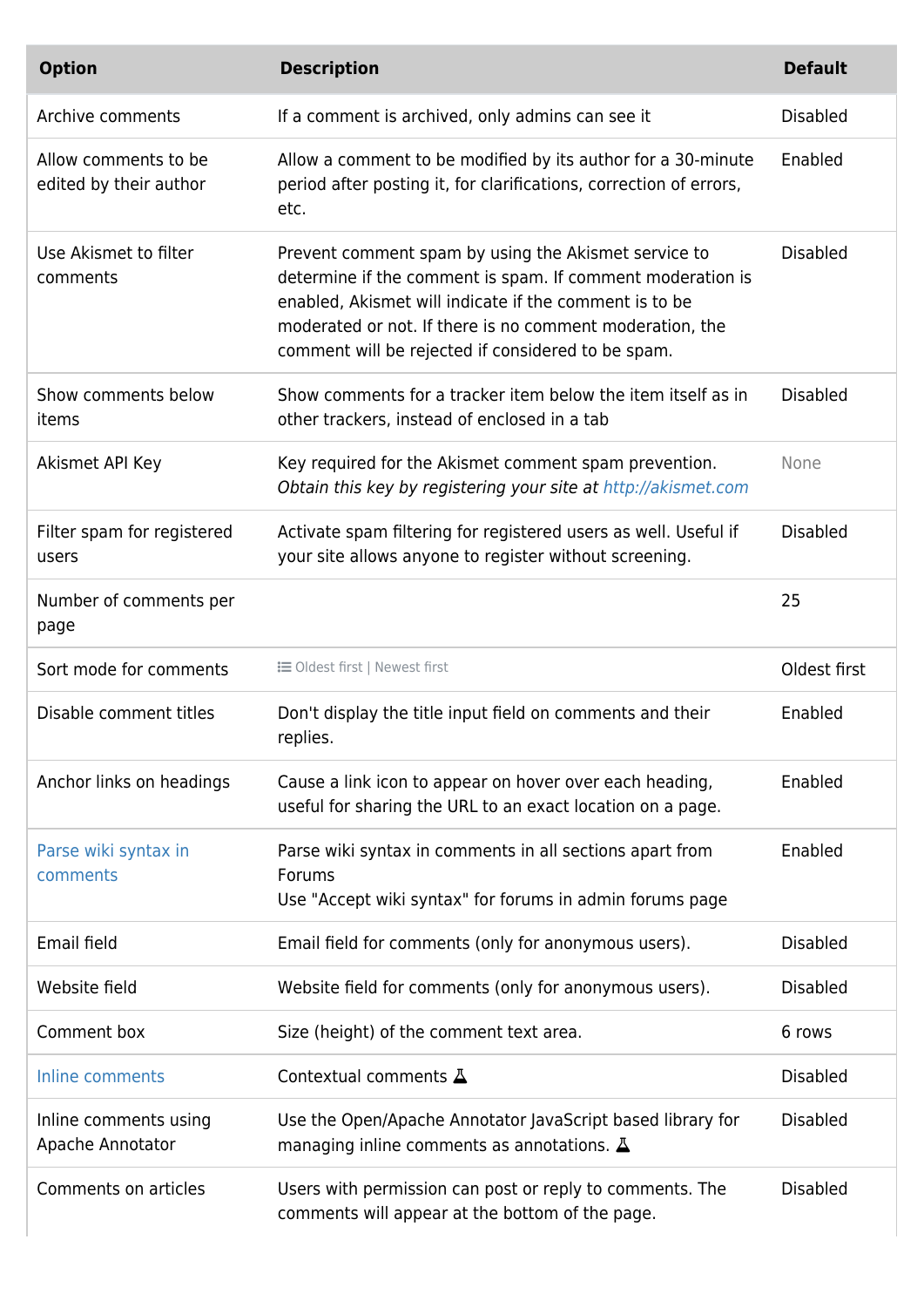| <b>Option</b>                               | <b>Description</b>                                                                                                          | <b>Default</b>  |
|---------------------------------------------|-----------------------------------------------------------------------------------------------------------------------------|-----------------|
| Comments below wiki pages                   | Users with permission may post threaded comments. The<br>comments will appear at the bottom of the page.                    | <b>Disabled</b> |
| Display comment list by<br>default          |                                                                                                                             | <b>Disabled</b> |
| Display Post new comment<br>form by default |                                                                                                                             | <b>Disabled</b> |
| Number per page                             |                                                                                                                             | 10 comments     |
| Display order                               | <b>IE Newest first   Oldest first   Points</b>                                                                              | Points          |
| Allow comments per wiki<br>page             | Enable control of comments on wiki pages on a per-page<br>basis.<br>: EDisable   Enable (default On)   Enable (default Off) | <b>Disable</b>  |
| Enable watches on<br>comments               |                                                                                                                             | Enabled         |
| <b>Blog post Comments</b>                   | Users with permission may post threaded comments. The<br>comments will appear at the bottom of the page.                    | Enabled         |
| File gallery comments                       | Users with permission may post threaded comments. The<br>comments will appear at the bottom of the page.                    | <b>Disabled</b> |
| Number per page                             | Number of comments per page                                                                                                 | 10 comments     |
| Default order                               | Default order of comments.<br><b>IE Newest first   Oldest first   Points</b>                                                | Points          |
| Comments for polls                          | Users with permission may post threaded comments. The<br>comments will appear at the bottom of the page.                    | <b>Disabled</b> |
| <b>Comments for FAQs</b>                    | Users with permission may post threaded comments. The<br>comments will appear at the bottom of the page.                    | Enabled         |
| <b>Plugin Tracker Comments</b>              | Display the number of comments for a tracker                                                                                | Enabled         |

| <b>Option</b>              | <b>Description</b>                                                                                 | <b>Default</b>  |
|----------------------------|----------------------------------------------------------------------------------------------------|-----------------|
| <b>Comments moderation</b> | Enables the admin or other authorized group member to<br>validate comments before they are visible | <b>Disabled</b> |
| <b>Comments locking</b>    | Comments can be closed (no comments, or no new<br>comments)                                        | <b>Disabled</b> |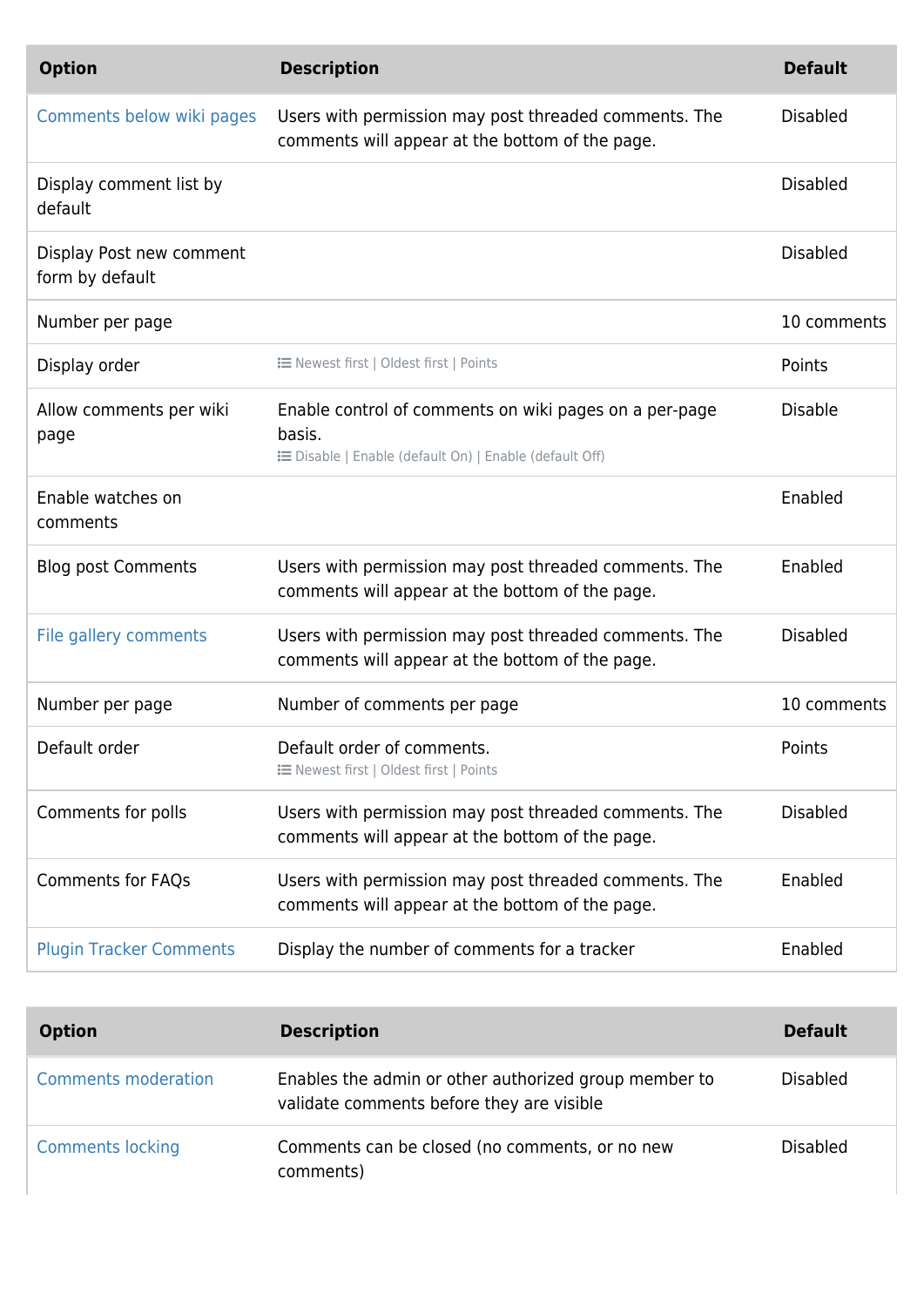| <b>Option</b>                                            | <b>Description</b>                                                                                                                                                                                                                                                                             | <b>Default</b>  |
|----------------------------------------------------------|------------------------------------------------------------------------------------------------------------------------------------------------------------------------------------------------------------------------------------------------------------------------------------------------|-----------------|
| Add author name in From<br>email header                  | Add the name of the comment author in the email header<br>"From", making the email look like sent from "John Doe "                                                                                                                                                                             | <b>Disabled</b> |
| Allow logged-in users to<br>post comments<br>anonymously | This can be used to encourage honest feedback without self-<br>censorship, such as in a forum for brainstorming or feedback<br>for improvement.                                                                                                                                                | <b>Disabled</b> |
| Use vote system for<br>comments                          | Allow users with permission to vote on comments.<br>Permissions involved: vote comments, wiki view comments,<br>ratings view results                                                                                                                                                           | <b>Disabled</b> |
| Archive comments                                         | If a comment is archived, only admins can see it                                                                                                                                                                                                                                               | <b>Disabled</b> |
| Allow comments to be<br>edited by their author           | Allow a comment to be modified by its author for a 30-minute<br>period after posting it, for clarifications, correction of errors,<br>etc.                                                                                                                                                     | Enabled         |
| Use Akismet to filter<br>comments                        | Prevent comment spam by using the Akismet service to<br>determine if the comment is spam. If comment moderation is<br>enabled, Akismet will indicate if the comment is to be<br>moderated or not. If there is no comment moderation, the<br>comment will be rejected if considered to be spam. | <b>Disabled</b> |
| Show comments below<br>items                             | Show comments for a tracker item below the item itself as in<br>other trackers, instead of enclosed in a tab                                                                                                                                                                                   | <b>Disabled</b> |
| Akismet API Key                                          | Key required for the Akismet comment spam prevention.<br>Obtain this key by registering your site at http://akismet.com                                                                                                                                                                        | None            |
| Filter spam for registered<br>users                      | Activate spam filtering for registered users as well. Useful if<br>your site allows anyone to register without screening.                                                                                                                                                                      | <b>Disabled</b> |
| Number of comments per<br>page                           |                                                                                                                                                                                                                                                                                                | 25              |
| Sort mode for comments                                   | <b>i</b> Oldest first   Newest first                                                                                                                                                                                                                                                           | Oldest first    |
| Disable comment titles                                   | Don't display the title input field on comments and their<br>replies.                                                                                                                                                                                                                          | Enabled         |
| Anchor links on headings                                 | Cause a link icon to appear on hover over each heading,<br>useful for sharing the URL to an exact location on a page.                                                                                                                                                                          | Enabled         |
| Parse wiki syntax in<br>comments                         | Parse wiki syntax in comments in all sections apart from<br>Forums<br>Use "Accept wiki syntax" for forums in admin forums page                                                                                                                                                                 | Enabled         |
| Email field                                              | Email field for comments (only for anonymous users).                                                                                                                                                                                                                                           | <b>Disabled</b> |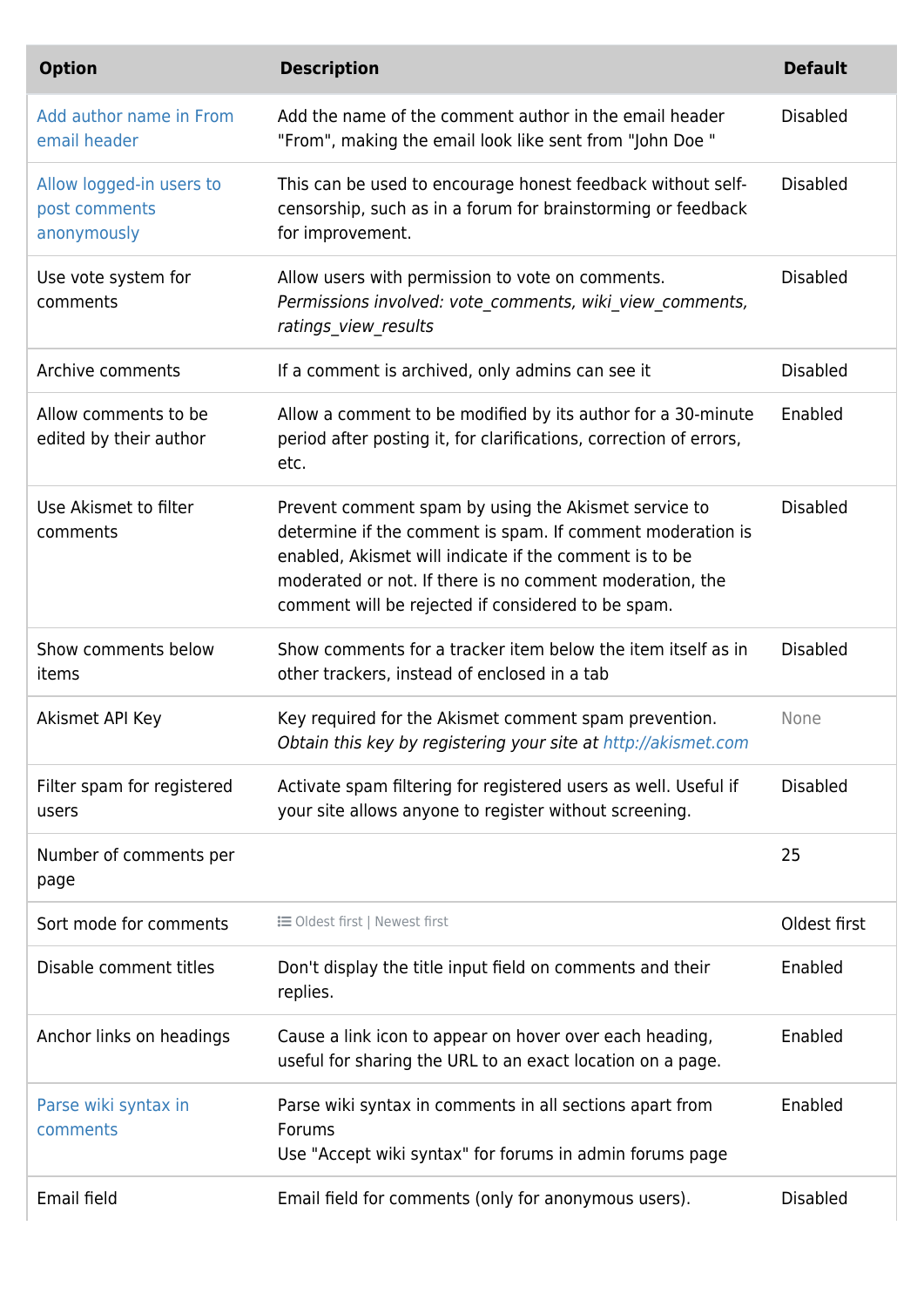| <b>Option</b>                               | <b>Description</b>                                                                                                         | <b>Default</b>  |
|---------------------------------------------|----------------------------------------------------------------------------------------------------------------------------|-----------------|
| Website field                               | Website field for comments (only for anonymous users).                                                                     | <b>Disabled</b> |
| Comment box                                 | Size (height) of the comment text area.                                                                                    | 6 rows          |
| Inline comments                             | Contextual comments $\Delta$                                                                                               | <b>Disabled</b> |
| Inline comments using<br>Apache Annotator   | Use the Open/Apache Annotator JavaScript based library for<br>managing inline comments as annotations. $\Delta$            | <b>Disabled</b> |
| Comments on articles                        | Users with permission can post or reply to comments. The<br>comments will appear at the bottom of the page.                | <b>Disabled</b> |
| Comments below wiki pages                   | Users with permission may post threaded comments. The<br>comments will appear at the bottom of the page.                   | <b>Disabled</b> |
| Display comment list by<br>default          |                                                                                                                            | <b>Disabled</b> |
| Display Post new comment<br>form by default |                                                                                                                            | <b>Disabled</b> |
| Number per page                             |                                                                                                                            | 10 comments     |
| Display order                               | <b>IE Newest first   Oldest first   Points</b>                                                                             | Points          |
| Allow comments per wiki<br>page             | Enable control of comments on wiki pages on a per-page<br>basis.<br>E Disable   Enable (default On)   Enable (default Off) | <b>Disable</b>  |
| Enable watches on<br>comments               |                                                                                                                            | Enabled         |
| <b>Blog post Comments</b>                   | Users with permission may post threaded comments. The<br>comments will appear at the bottom of the page.                   | Enabled         |
| File gallery comments                       | Users with permission may post threaded comments. The<br>comments will appear at the bottom of the page.                   | <b>Disabled</b> |
| Number per page                             | Number of comments per page                                                                                                | 10 comments     |
| Default order                               | Default order of comments.<br>i Newest first   Oldest first   Points                                                       | Points          |
| Comments for polls                          | Users with permission may post threaded comments. The<br>comments will appear at the bottom of the page.                   | <b>Disabled</b> |
| Comments for FAQs                           | Users with permission may post threaded comments. The<br>comments will appear at the bottom of the page.                   | Enabled         |
| <b>Plugin Tracker Comments</b>              | Display the number of comments for a tracker                                                                               | Enabled         |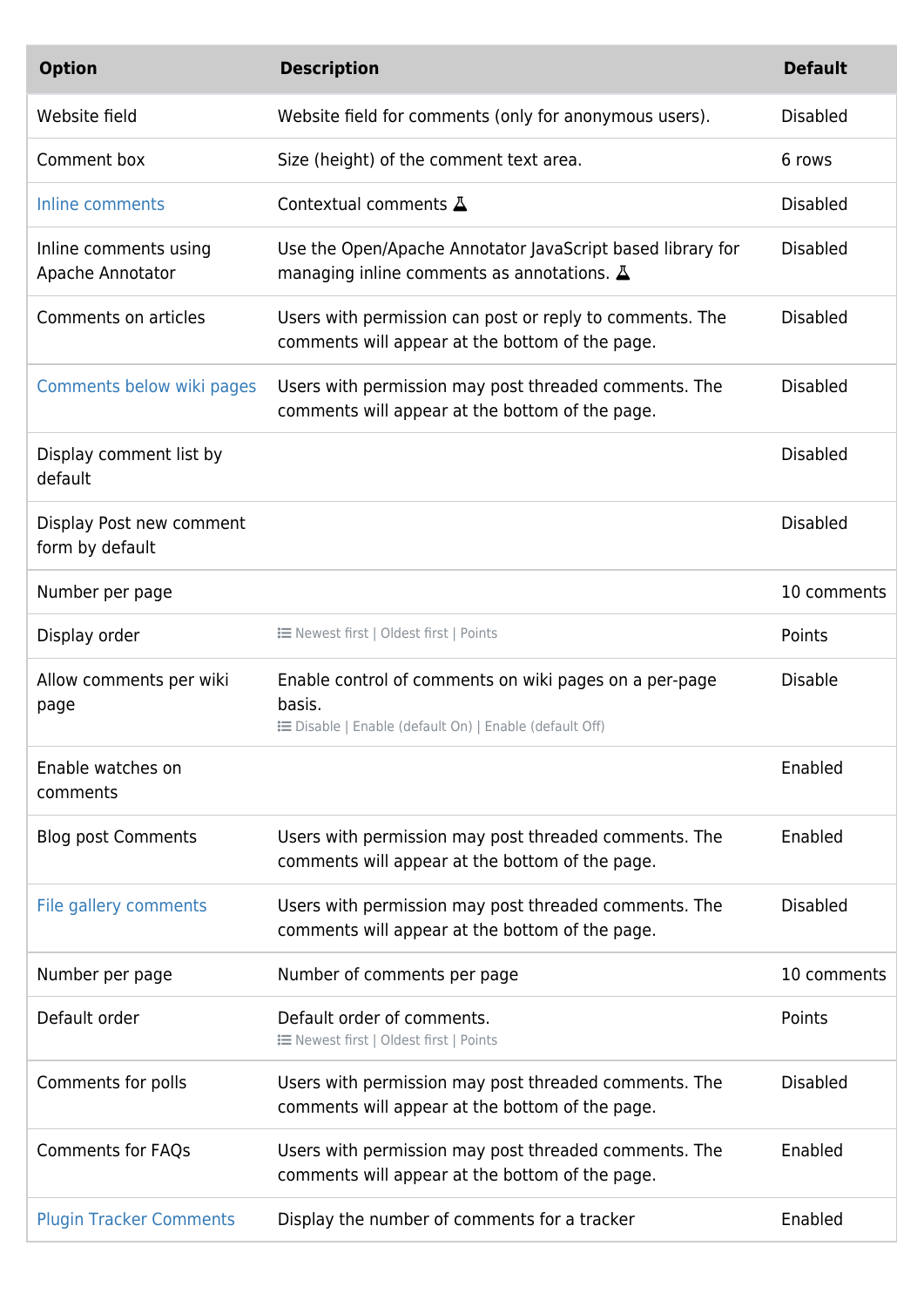| <b>Option</b>                                            | <b>Description</b>                                                                                                                                                                                                                                                                             | <b>Default</b>  |
|----------------------------------------------------------|------------------------------------------------------------------------------------------------------------------------------------------------------------------------------------------------------------------------------------------------------------------------------------------------|-----------------|
| <b>Comments moderation</b>                               | Enables the admin or other authorized group member to<br>validate comments before they are visible                                                                                                                                                                                             | <b>Disabled</b> |
| <b>Comments locking</b>                                  | Comments can be closed (no comments, or no new<br>comments)                                                                                                                                                                                                                                    | <b>Disabled</b> |
| Add author name in From<br>email header                  | Add the name of the comment author in the email header<br>"From", making the email look like sent from "John Doe "                                                                                                                                                                             | <b>Disabled</b> |
| Allow logged-in users to<br>post comments<br>anonymously | This can be used to encourage honest feedback without self-<br>censorship, such as in a forum for brainstorming or feedback<br>for improvement.                                                                                                                                                | <b>Disabled</b> |
| Use vote system for<br>comments                          | Allow users with permission to vote on comments.<br>Permissions involved: vote comments, wiki view comments,<br>ratings view results                                                                                                                                                           | <b>Disabled</b> |
| Archive comments                                         | If a comment is archived, only admins can see it                                                                                                                                                                                                                                               | <b>Disabled</b> |
| Allow comments to be<br>edited by their author           | Allow a comment to be modified by its author for a 30-minute<br>period after posting it, for clarifications, correction of errors,<br>etc.                                                                                                                                                     | Enabled         |
| Use Akismet to filter<br>comments                        | Prevent comment spam by using the Akismet service to<br>determine if the comment is spam. If comment moderation is<br>enabled, Akismet will indicate if the comment is to be<br>moderated or not. If there is no comment moderation, the<br>comment will be rejected if considered to be spam. | <b>Disabled</b> |
| Show comments below<br>items                             | Show comments for a tracker item below the item itself as in<br>other trackers, instead of enclosed in a tab                                                                                                                                                                                   | <b>Disabled</b> |
| Akismet API Key                                          | Key required for the Akismet comment spam prevention.<br>Obtain this key by registering your site at http://akismet.com                                                                                                                                                                        | None            |
| Filter spam for registered<br>users                      | Activate spam filtering for registered users as well. Useful if<br>your site allows anyone to register without screening.                                                                                                                                                                      | <b>Disabled</b> |
| Number of comments per<br>page                           |                                                                                                                                                                                                                                                                                                | 25              |
| Sort mode for comments                                   | <b>i≡</b> Oldest first   Newest first                                                                                                                                                                                                                                                          | Oldest first    |
| Disable comment titles                                   | Don't display the title input field on comments and their<br>replies.                                                                                                                                                                                                                          | Enabled         |
| Anchor links on headings                                 | Cause a link icon to appear on hover over each heading,<br>useful for sharing the URL to an exact location on a page.                                                                                                                                                                          | Enabled         |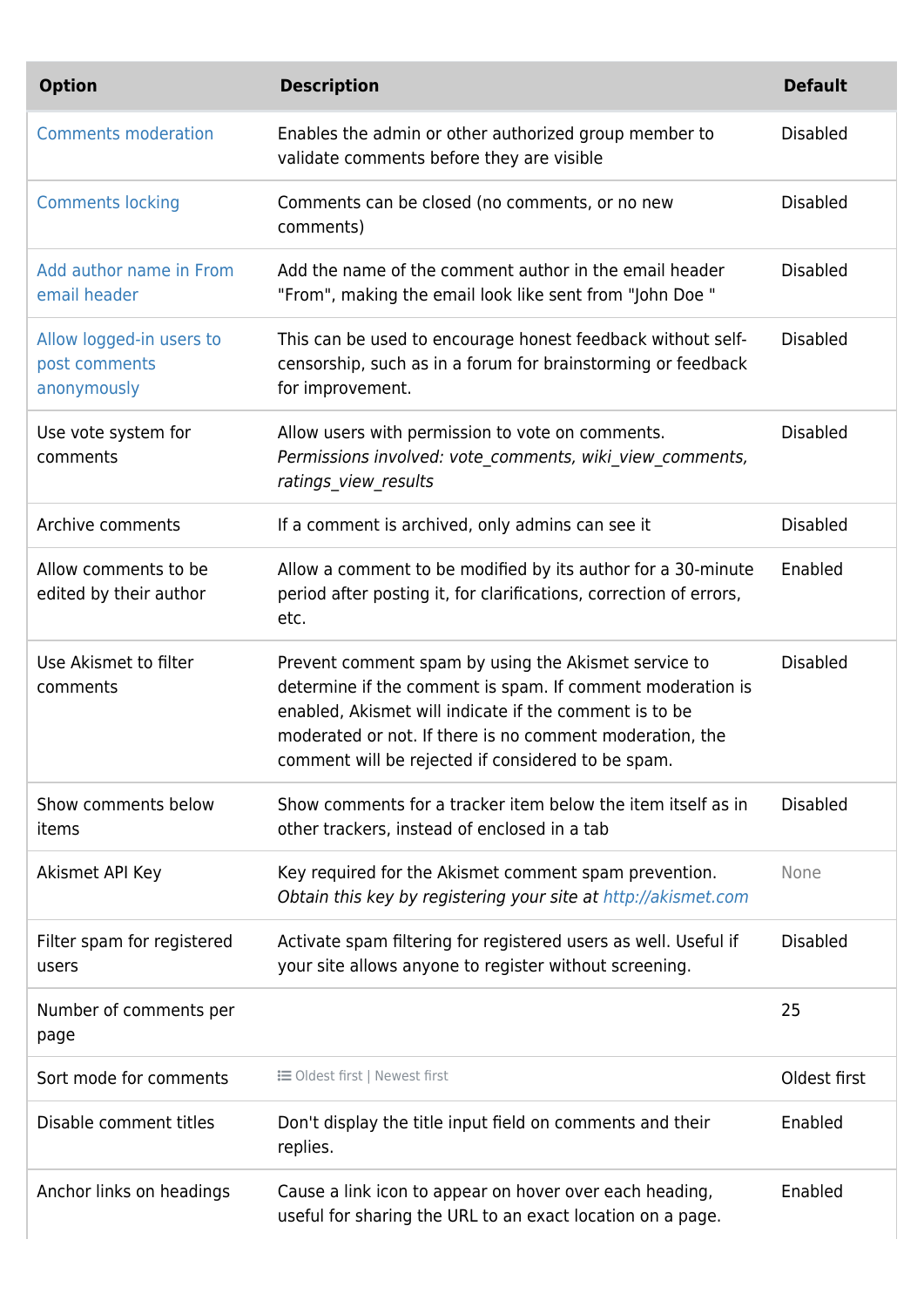| <b>Option</b>                               | <b>Description</b>                                                                                                             | <b>Default</b>  |
|---------------------------------------------|--------------------------------------------------------------------------------------------------------------------------------|-----------------|
| Parse wiki syntax in<br>comments            | Parse wiki syntax in comments in all sections apart from<br>Forums<br>Use "Accept wiki syntax" for forums in admin forums page | Enabled         |
| Email field                                 | Email field for comments (only for anonymous users).                                                                           | <b>Disabled</b> |
| Website field                               | Website field for comments (only for anonymous users).                                                                         | <b>Disabled</b> |
| Comment box                                 | Size (height) of the comment text area.                                                                                        | 6 rows          |
| Inline comments                             | Contextual comments $\Delta$                                                                                                   | <b>Disabled</b> |
| Inline comments using<br>Apache Annotator   | Use the Open/Apache Annotator JavaScript based library for<br>managing inline comments as annotations. $\Delta$                | <b>Disabled</b> |
| Comments on articles                        | Users with permission can post or reply to comments. The<br>comments will appear at the bottom of the page.                    | <b>Disabled</b> |
| Comments below wiki pages                   | Users with permission may post threaded comments. The<br>comments will appear at the bottom of the page.                       | <b>Disabled</b> |
| Display comment list by<br>default          |                                                                                                                                | <b>Disabled</b> |
| Display Post new comment<br>form by default |                                                                                                                                | <b>Disabled</b> |
| Number per page                             |                                                                                                                                | 10 comments     |
| Display order                               | <b>IE Newest first   Oldest first   Points</b>                                                                                 | Points          |
| Allow comments per wiki<br>page             | Enable control of comments on wiki pages on a per-page<br>basis.<br>EDisable   Enable (default On)   Enable (default Off)      | <b>Disable</b>  |
| Enable watches on<br>comments               |                                                                                                                                | Enabled         |
| <b>Blog post Comments</b>                   | Users with permission may post threaded comments. The<br>comments will appear at the bottom of the page.                       | Enabled         |
| File gallery comments                       | Users with permission may post threaded comments. The<br>comments will appear at the bottom of the page.                       | <b>Disabled</b> |
| Number per page                             | Number of comments per page                                                                                                    | 10 comments     |
| Default order                               | Default order of comments.<br><b>IE Newest first   Oldest first   Points</b>                                                   | Points          |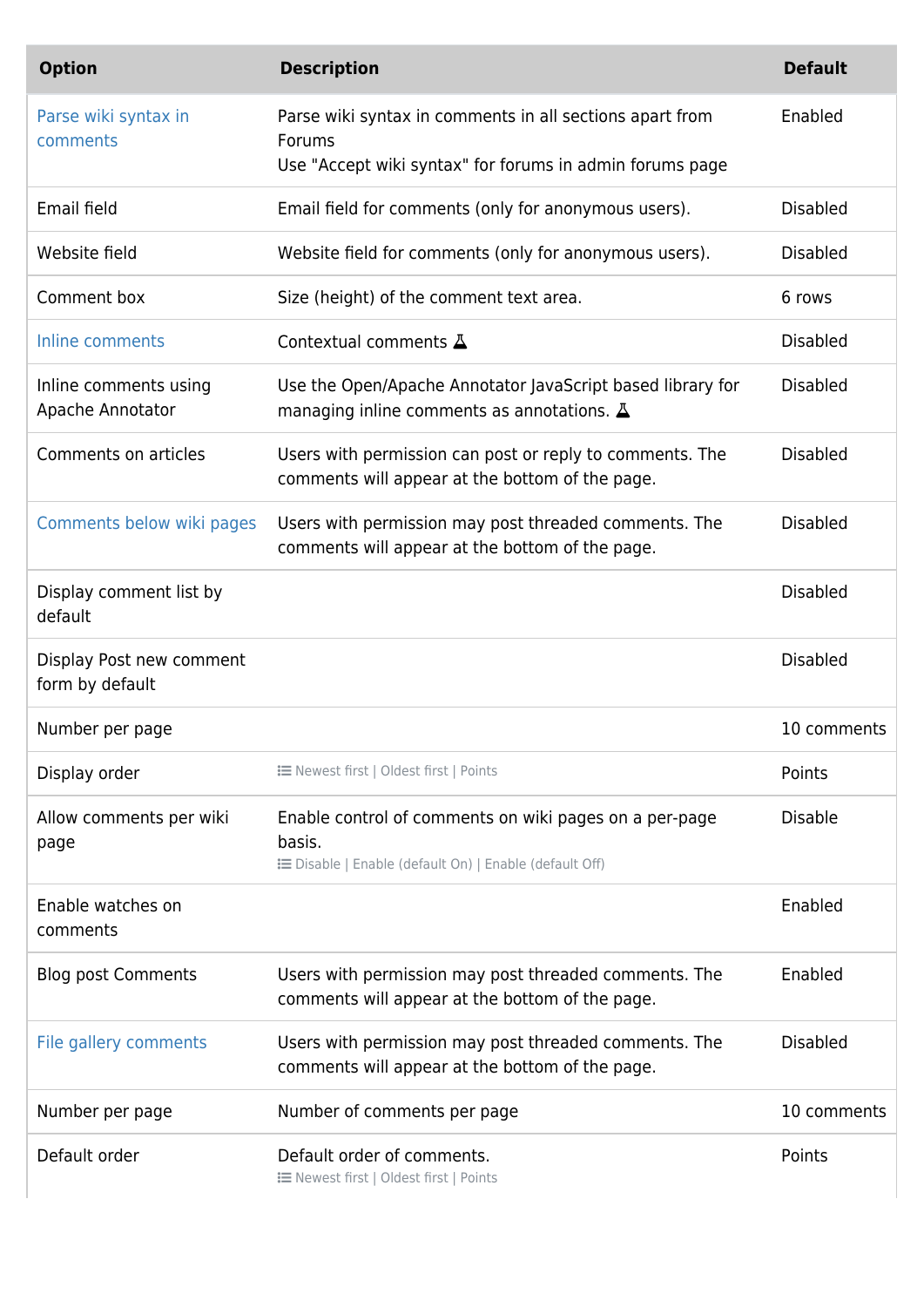| <b>Option</b>                  | <b>Description</b>                                                                                       | <b>Default</b> |
|--------------------------------|----------------------------------------------------------------------------------------------------------|----------------|
| Comments for polls             | Users with permission may post threaded comments. The<br>comments will appear at the bottom of the page. | Disabled       |
| <b>Comments for FAQs</b>       | Users with permission may post threaded comments. The<br>comments will appear at the bottom of the page. | Enabled        |
| <b>Plugin Tracker Comments</b> | Display the number of comments for a tracker                                                             | Enabled        |

| <b>Option</b>                                         | <b>Description</b>                                                                                                                                                                                                                                                                             | <b>Default</b>  |
|-------------------------------------------------------|------------------------------------------------------------------------------------------------------------------------------------------------------------------------------------------------------------------------------------------------------------------------------------------------|-----------------|
| <b>Comments moderation</b>                            | Enables the admin or other authorized group member to<br>validate comments before they are visible                                                                                                                                                                                             | <b>Disabled</b> |
| <b>Comments locking</b>                               | Comments can be closed (no comments, or no new<br>comments)                                                                                                                                                                                                                                    | <b>Disabled</b> |
| Add author name in From<br>email header               | Add the name of the comment author in the email header<br>"From", making the email look like sent from "John Doe "                                                                                                                                                                             | <b>Disabled</b> |
| Allow logged-in users to post<br>comments anonymously | This can be used to encourage honest feedback without self-<br>censorship, such as in a forum for brainstorming or feedback<br>for improvement.                                                                                                                                                | <b>Disabled</b> |
| Use vote system for<br>comments                       | Allow users with permission to vote on comments.<br>Permissions involved: vote comments, wiki view comments,<br>ratings view results                                                                                                                                                           | <b>Disabled</b> |
| Archive comments                                      | If a comment is archived, only admins can see it                                                                                                                                                                                                                                               | <b>Disabled</b> |
| Allow comments to be<br>edited by their author        | Allow a comment to be modified by its author for a 30-minute<br>period after posting it, for clarifications, correction of errors,<br>etc.                                                                                                                                                     | Enabled         |
| Use Akismet to filter<br>comments                     | Prevent comment spam by using the Akismet service to<br>determine if the comment is spam. If comment moderation is<br>enabled, Akismet will indicate if the comment is to be<br>moderated or not. If there is no comment moderation, the<br>comment will be rejected if considered to be spam. | <b>Disabled</b> |
| Akismet API Key                                       | Key required for the Akismet comment spam prevention.<br>Obtain this key by registering your site at http://akismet.com                                                                                                                                                                        | None            |
| Filter spam for registered<br>users                   | Activate spam filtering for registered users as well. Useful if<br>your site allows anyone to register without screening.                                                                                                                                                                      | <b>Disabled</b> |
| Number of comments per                                |                                                                                                                                                                                                                                                                                                | 25              |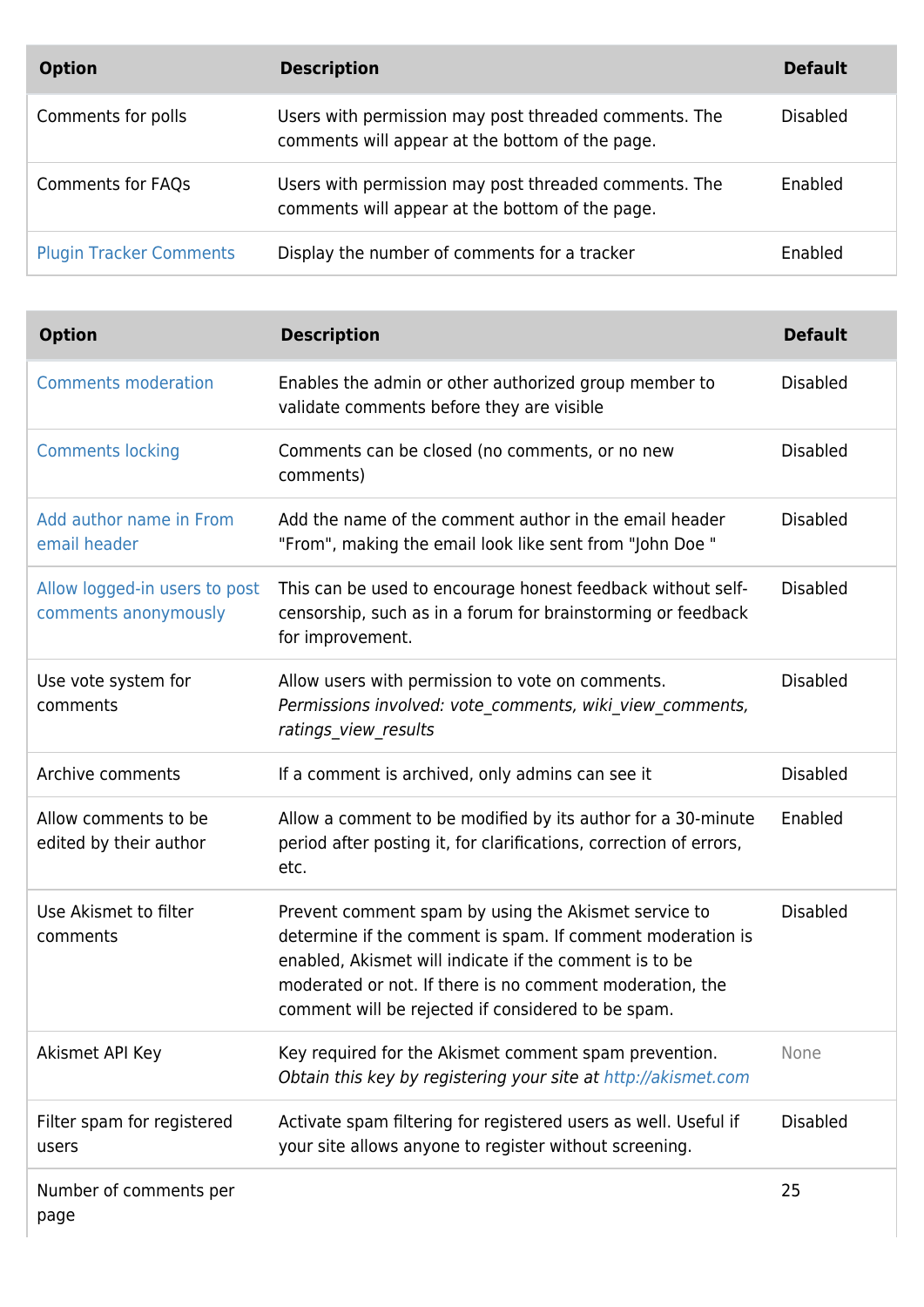| <b>Option</b>                               | <b>Description</b>                                                                                                             | <b>Default</b>  |
|---------------------------------------------|--------------------------------------------------------------------------------------------------------------------------------|-----------------|
| Sort mode for comments                      | <b>i≡</b> Oldest first   Newest first                                                                                          | Oldest first    |
| Disable comment titles                      | Don't display the title input field on comments and their<br>replies.                                                          | Enabled         |
| Anchor links on headings                    | Cause a link icon to appear on hover over each heading,<br>useful for sharing the URL to an exact location on a page.          | Enabled         |
| Parse wiki syntax in<br>comments            | Parse wiki syntax in comments in all sections apart from<br>Forums<br>Use "Accept wiki syntax" for forums in admin forums page | Enabled         |
| Email field                                 | Email field for comments (only for anonymous users).                                                                           | <b>Disabled</b> |
| Website field                               | Website field for comments (only for anonymous users).                                                                         | <b>Disabled</b> |
| Comment box                                 | Size (height) of the comment text area.                                                                                        | 6 rows          |
| Inline comments                             | Contextual comments $\Delta$                                                                                                   | <b>Disabled</b> |
| Inline comments using<br>Apache Annotator   | Use the Open/Apache Annotator JavaScript based library for<br>managing inline comments as annotations. $\Delta$                | <b>Disabled</b> |
| Comments on articles                        | Users with permission can post or reply to comments. The<br>comments will appear at the bottom of the page.                    | <b>Disabled</b> |
| Comments below wiki pages                   | Users with permission may post threaded comments. The<br>comments will appear at the bottom of the page.                       | <b>Disabled</b> |
| Display comment list by<br>default          |                                                                                                                                | <b>Disabled</b> |
| Display Post new comment<br>form by default |                                                                                                                                | <b>Disabled</b> |
| Number per page                             |                                                                                                                                | 10 comments     |
| Display order                               | <b>IE Newest first   Oldest first   Points</b>                                                                                 | Points          |
| Allow comments per wiki<br>page             | Enable control of comments on wiki pages on a per-page<br>basis.<br>: EDisable   Enable (default On)   Enable (default Off)    | <b>Disable</b>  |
| Enable watches on<br>comments               |                                                                                                                                | Enabled         |
| <b>Blog post Comments</b>                   | Users with permission may post threaded comments. The<br>comments will appear at the bottom of the page.                       | Enabled         |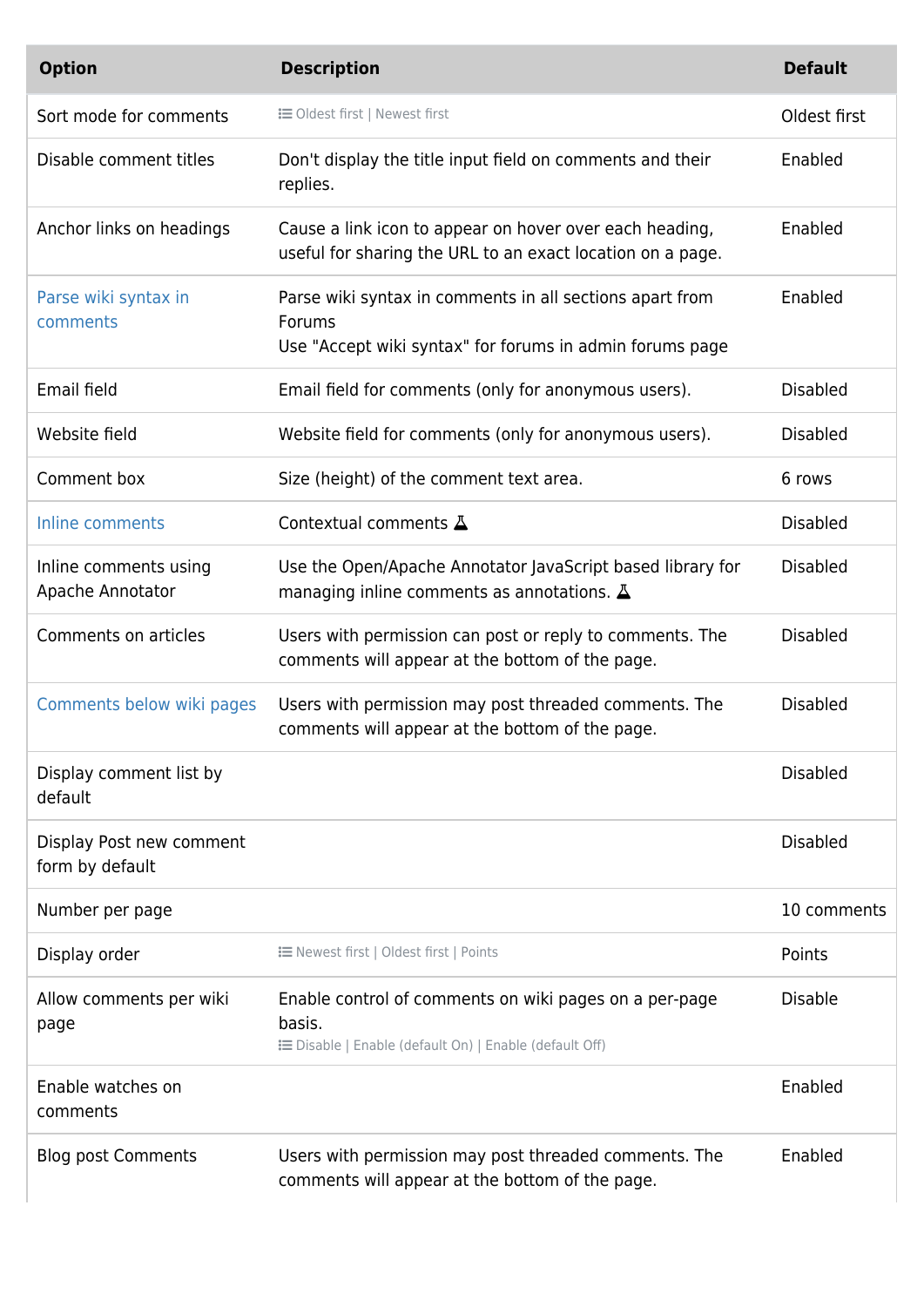| <b>Option</b>                  | <b>Description</b>                                                                                       | <b>Default</b>  |
|--------------------------------|----------------------------------------------------------------------------------------------------------|-----------------|
| File gallery comments          | Users with permission may post threaded comments. The<br>comments will appear at the bottom of the page. | <b>Disabled</b> |
| Number per page                | Number of comments per page                                                                              | 10 comments     |
| Default order                  | Default order of comments.<br><b>E</b> Newest first   Oldest first   Points                              | Points          |
| Comments for polls             | Users with permission may post threaded comments. The<br>comments will appear at the bottom of the page. | <b>Disabled</b> |
| <b>Comments for FAQs</b>       | Users with permission may post threaded comments. The<br>comments will appear at the bottom of the page. | Enabled         |
| <b>Plugin Tracker Comments</b> | Display the number of comments for a tracker                                                             | Enabled         |

| <b>Option</b>                                         | <b>Description</b>                                                                                                                                                                                                                                                                             | <b>Default</b>  |
|-------------------------------------------------------|------------------------------------------------------------------------------------------------------------------------------------------------------------------------------------------------------------------------------------------------------------------------------------------------|-----------------|
| <b>Comments moderation</b>                            | Enables the admin or other authorized group member to<br>validate comments before they are visible                                                                                                                                                                                             | <b>Disabled</b> |
| <b>Comments locking</b>                               | Comments can be closed (no comments, or no new<br>comments)                                                                                                                                                                                                                                    | <b>Disabled</b> |
| Add author name in From<br>email header               | Add the name of the comment author in the email header<br>"From", making the email look like sent from "John Doe"                                                                                                                                                                              | <b>Disabled</b> |
| Allow logged-in users to post<br>comments anonymously | This can be used to encourage honest feedback without self-<br>censorship, such as in a forum for brainstorming or feedback<br>for improvement.                                                                                                                                                | <b>Disabled</b> |
| Use vote system for<br>comments                       | Allow users with permission to vote on comments.<br>Permissions involved: vote comments, wiki view comments,<br>ratings view results                                                                                                                                                           | <b>Disabled</b> |
| Archive comments                                      | If a comment is archived, only admins can see it                                                                                                                                                                                                                                               | <b>Disabled</b> |
| Allow comments to be<br>edited by their author        | Allow a comment to be modified by its author for a 30-minute<br>period after posting it, for clarifications, correction of errors,<br>etc.                                                                                                                                                     | Enabled         |
| Use Akismet to filter<br>comments                     | Prevent comment spam by using the Akismet service to<br>determine if the comment is spam. If comment moderation is<br>enabled, Akismet will indicate if the comment is to be<br>moderated or not. If there is no comment moderation, the<br>comment will be rejected if considered to be spam. | <b>Disabled</b> |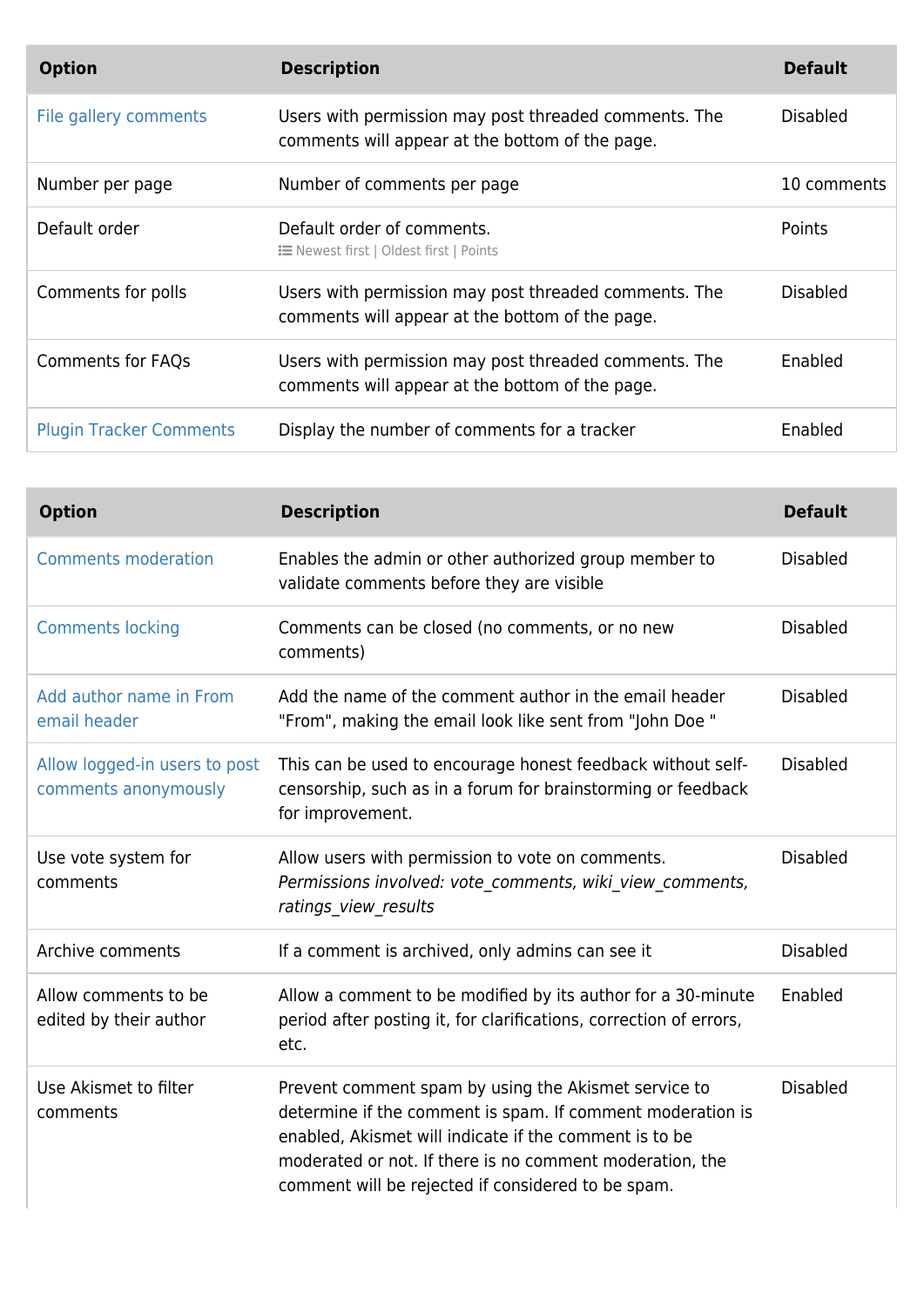| <b>Option</b>                               | <b>Description</b>                                                                                                             | <b>Default</b>  |
|---------------------------------------------|--------------------------------------------------------------------------------------------------------------------------------|-----------------|
| Akismet API Key                             | Key required for the Akismet comment spam prevention.<br>Obtain this key by registering your site at http://akismet.com        | None            |
| Filter spam for registered<br>users         | Activate spam filtering for registered users as well. Useful if<br>your site allows anyone to register without screening.      | <b>Disabled</b> |
| Number of comments per<br>page              |                                                                                                                                | 25              |
| Sort mode for comments                      | <b>i≡</b> Oldest first   Newest first                                                                                          | Oldest first    |
| Disable comment titles                      | Don't display the title input field on comments and their<br>replies.                                                          | Enabled         |
| Anchor links on headings                    | Cause a link icon to appear on hover over each heading,<br>useful for sharing the URL to an exact location on a page.          | Enabled         |
| Parse wiki syntax in<br>comments            | Parse wiki syntax in comments in all sections apart from<br>Forums<br>Use "Accept wiki syntax" for forums in admin forums page | Enabled         |
| Email field                                 | Email field for comments (only for anonymous users).                                                                           | <b>Disabled</b> |
| Website field                               | Website field for comments (only for anonymous users).                                                                         | <b>Disabled</b> |
| Comment box                                 | Size (height) of the comment text area.                                                                                        | 6 rows          |
| Inline comments                             | Contextual comments $\Delta$                                                                                                   | <b>Disabled</b> |
| Inline comments using<br>Apache Annotator   | Use the Open/Apache Annotator JavaScript based library for<br>managing inline comments as annotations. $\Delta$                | <b>Disabled</b> |
| Comments on articles                        | Users with permission can post or reply to comments. The<br>comments will appear at the bottom of the page.                    | <b>Disabled</b> |
| Comments below wiki pages                   | Users with permission may post threaded comments. The<br>comments will appear at the bottom of the page.                       | <b>Disabled</b> |
| Display comment list by<br>default          |                                                                                                                                | <b>Disabled</b> |
| Display Post new comment<br>form by default |                                                                                                                                | <b>Disabled</b> |
| Number per page                             |                                                                                                                                | 10 comments     |
| Display order                               | i Newest first   Oldest first   Points                                                                                         | Points          |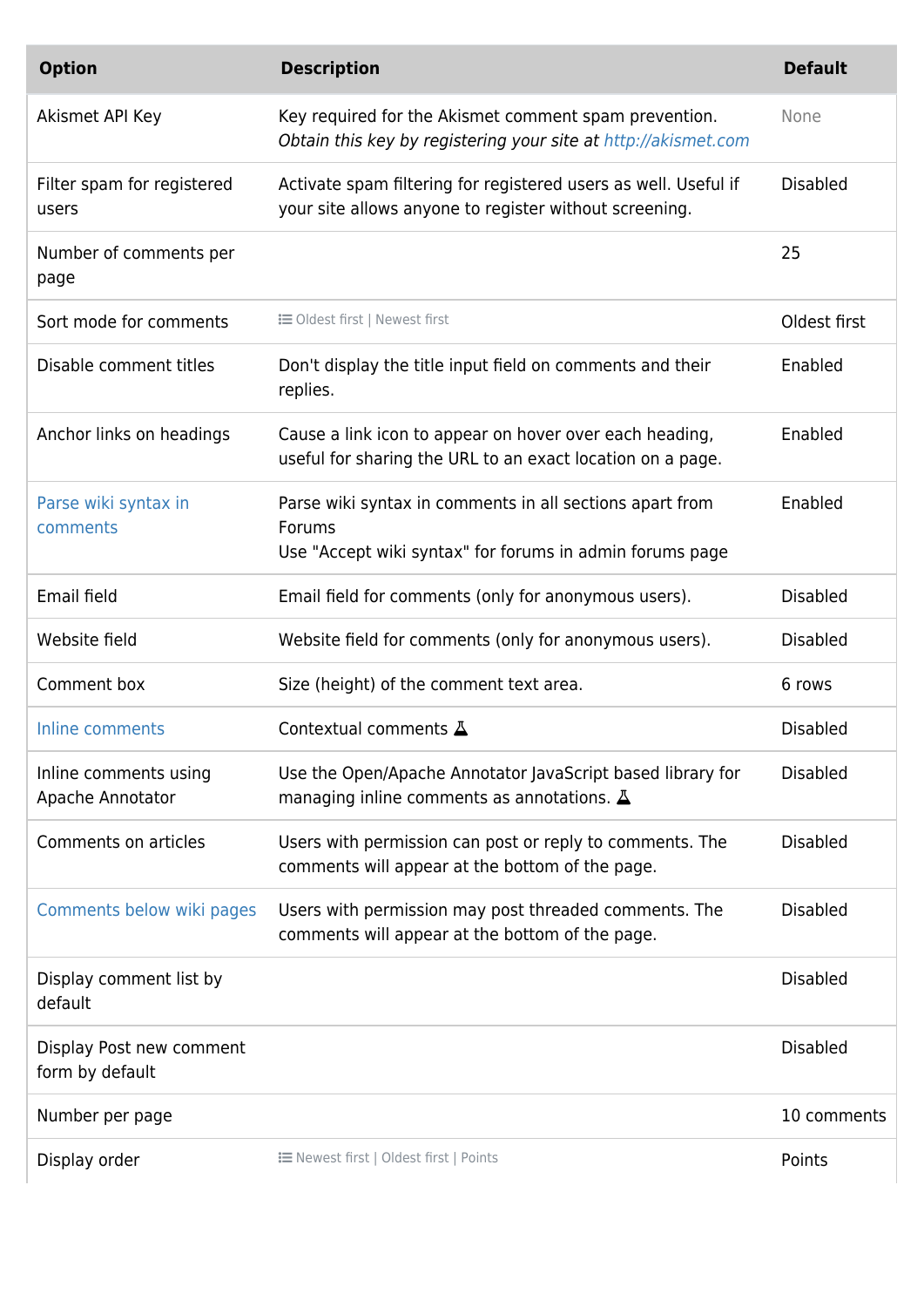| <b>Option</b>                   | <b>Description</b>                                                                                                        | <b>Default</b>  |
|---------------------------------|---------------------------------------------------------------------------------------------------------------------------|-----------------|
| Allow comments per wiki<br>page | Enable control of comments on wiki pages on a per-page<br>basis.<br>EDisable   Enable (default On)   Enable (default Off) | <b>Disable</b>  |
| Enable watches on<br>comments   |                                                                                                                           | Enabled         |
| <b>Blog post Comments</b>       | Users with permission may post threaded comments. The<br>comments will appear at the bottom of the page.                  | Enabled         |
| File gallery comments           | Users with permission may post threaded comments. The<br>comments will appear at the bottom of the page.                  | <b>Disabled</b> |
| Number per page                 | Number of comments per page                                                                                               | 10 comments     |
| Default order                   | Default order of comments.<br>i Newest first   Oldest first   Points                                                      | Points          |
| Comments for polls              | Users with permission may post threaded comments. The<br>comments will appear at the bottom of the page.                  | <b>Disabled</b> |
| <b>Comments for FAOs</b>        | Users with permission may post threaded comments. The<br>comments will appear at the bottom of the page.                  | Enabled         |
| <b>Plugin Tracker Comments</b>  | Display the number of comments for a tracker                                                                              | Enabled         |

| <b>Option</b>                                             | <b>Description</b>                                                                                                                              | <b>Default</b>  |
|-----------------------------------------------------------|-------------------------------------------------------------------------------------------------------------------------------------------------|-----------------|
| <b>Comments moderation</b>                                | Enables the admin or other authorized group member to<br>validate comments before they are visible                                              | <b>Disabled</b> |
| <b>Comments locking</b>                                   | Comments can be closed (no comments, or no new<br>comments)                                                                                     | <b>Disabled</b> |
| Add author name in From<br>email header                   | Add the name of the comment author in the email header<br>"From", making the email look like sent from "John Doe"                               | <b>Disabled</b> |
| Allow logged-in users to<br>post commments<br>anonymously | This can be used to encourage honest feedback without self-<br>censorship, such as in a forum for brainstorming or feedback<br>for improvement. | <b>Disabled</b> |
| Use vote system for<br>comments                           | Allow users with permission to vote on comments.<br>Permissions involved: vote comments, wiki view comments,<br>ratings view results            | <b>Disabled</b> |
| Archive comments                                          | If a comment is archived, only admins can see it                                                                                                | Disabled        |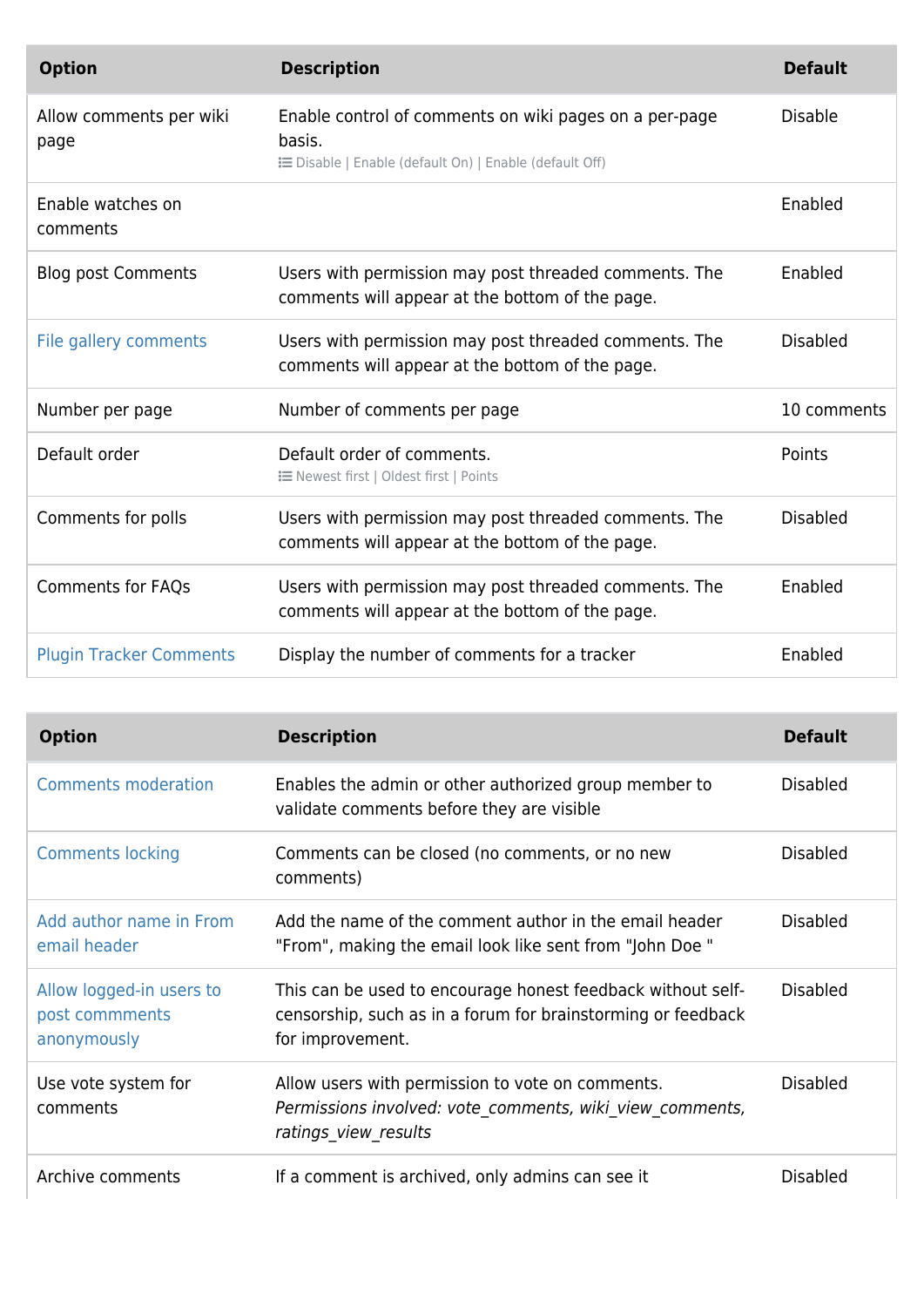| <b>Option</b>                                  | <b>Description</b>                                                                                                                                                                                                                                                                             | <b>Default</b>  |
|------------------------------------------------|------------------------------------------------------------------------------------------------------------------------------------------------------------------------------------------------------------------------------------------------------------------------------------------------|-----------------|
| Allow comments to be<br>edited by their author | Allow a comment to be modified by its author for a 30-minute<br>period after posting it, for clarifications, correction of errors,<br>etc.                                                                                                                                                     | Enabled         |
| Use Akismet to filter<br>comments              | Prevent comment spam by using the Akismet service to<br>determine if the comment is spam. If comment moderation is<br>enabled, Akismet will indicate if the comment is to be<br>moderated or not. If there is no comment moderation, the<br>comment will be rejected if considered to be spam. | <b>Disabled</b> |
| Akismet API Key                                | Key required for the Akismet comment spam prevention.<br>Obtain this key by registering your site at http://akismet.com                                                                                                                                                                        | None            |
| Filter spam for registered<br>users            | Activate spam filtering for registered users as well. Useful if<br>your site allows anyone to register without screening.                                                                                                                                                                      | <b>Disabled</b> |
| Disable comment titles                         | Don't display the title input field on comments and their<br>replies.                                                                                                                                                                                                                          | Enabled         |
| Parse wiki syntax in<br>comments               | Parse wiki syntax in comments in all sections apart from<br>Forums<br>Use "Accept wiki syntax" for forums in admin forums page                                                                                                                                                                 | Enabled         |
| Email field                                    | Email field for comments (only for anonymous users).                                                                                                                                                                                                                                           | <b>Disabled</b> |
| Website field                                  | Website field for comments (only for anonymous users).                                                                                                                                                                                                                                         | <b>Disabled</b> |
| Comment box                                    | Size (height) of the comment text area.                                                                                                                                                                                                                                                        | 6 rows          |
| Inline comments                                | Contextual comments △                                                                                                                                                                                                                                                                          | <b>Disabled</b> |
| Inline comments using<br>Apache Annotator      | Use the Open/Apache Annotator JavaScript based library for<br>managing inline comments as annotations. $\Delta$                                                                                                                                                                                | <b>Disabled</b> |
| Comments on articles                           | Users with permission can post or reply to comments. The<br>comments will appear at the bottom of the page.                                                                                                                                                                                    | <b>Disabled</b> |
| Comments below wiki pages                      | Users with permission may post threaded comments. The<br>comments will appear at the bottom of the page.                                                                                                                                                                                       | <b>Disabled</b> |
| Display comment list by<br>default             |                                                                                                                                                                                                                                                                                                | <b>Disabled</b> |
| Display Post new comment<br>form by default    |                                                                                                                                                                                                                                                                                                | <b>Disabled</b> |
| Number per page                                |                                                                                                                                                                                                                                                                                                | 10 comments     |
| Display order                                  | <b>IE Newest first   Oldest first   Points</b>                                                                                                                                                                                                                                                 | Points          |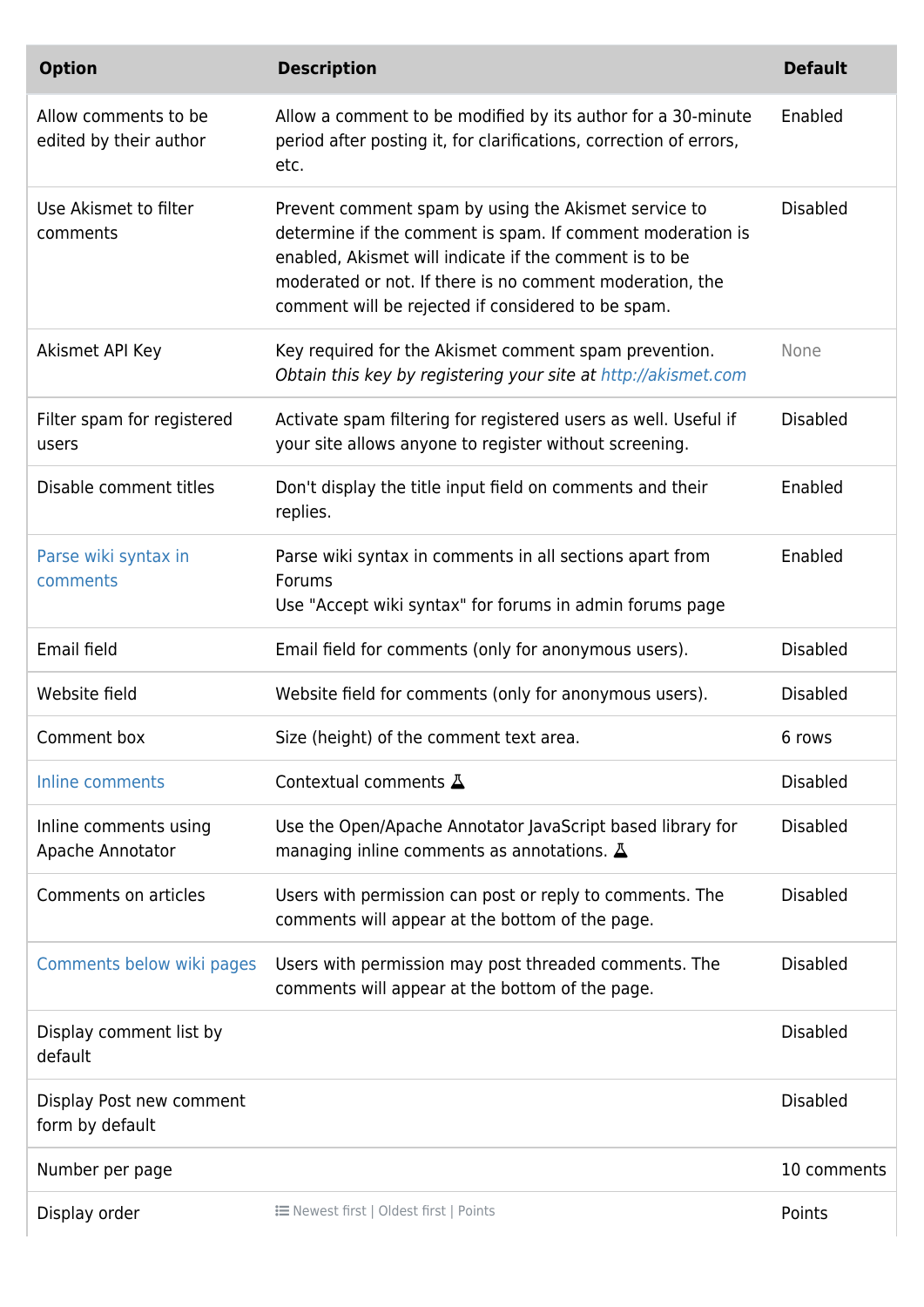| <b>Option</b>                   | <b>Description</b>                                                                                                         | <b>Default</b>  |
|---------------------------------|----------------------------------------------------------------------------------------------------------------------------|-----------------|
| Allow comments per wiki<br>page | Enable control of comments on wiki pages on a per-page<br>basis.<br>E Disable   Enable (default On)   Enable (default Off) | <b>Disable</b>  |
| Enable watches on<br>comments   |                                                                                                                            | Enabled         |
| <b>Blog post Comments</b>       | Users with permission may post threaded comments. The<br>comments will appear at the bottom of the page.                   | Enabled         |
| File gallery comments           | Users with permission may post threaded comments. The<br>comments will appear at the bottom of the page.                   | <b>Disabled</b> |
| Number per page                 | Number of comments per page                                                                                                | 10 comments     |
| Default order                   | Default order of comments.<br><b>IE Newest first   Oldest first   Points</b>                                               | Points          |
| Comments for polls              | Users with permission may post threaded comments. The<br>comments will appear at the bottom of the page.                   | <b>Disabled</b> |
| <b>Comments for FAQs</b>        | Users with permission may post threaded comments. The<br>comments will appear at the bottom of the page.                   | Enabled         |
| <b>Plugin Tracker Comments</b>  | Display the number of comments for a tracker                                                                               | Enabled         |

| <b>Option</b>                                          | <b>Description</b>                                                                                                                              | <b>Default</b>  |
|--------------------------------------------------------|-------------------------------------------------------------------------------------------------------------------------------------------------|-----------------|
| <b>Comments moderation</b>                             | Enables the admin or other authorized group member to<br>validate comments before they are visible                                              | <b>Disabled</b> |
| <b>Comments locking</b>                                | Comments can be closed (no comments, or no new<br>comments)                                                                                     | <b>Disabled</b> |
| Allow logged-in users to post<br>commments anonymously | This can be used to encourage honest feedback without self-<br>censorship, such as in a forum for brainstorming or feedback<br>for improvement. | <b>Disabled</b> |
| Use vote system for<br>comments                        | Allow users with permission to vote on comments.<br>Permissions involved: vote_comments,<br>wiki view comments, ratings view results            | <b>Disabled</b> |
| Archive comments                                       | If a comment is archived, only admins can see it                                                                                                | <b>Disabled</b> |
| Allow comments to be edited<br>by their author         | Allow a comment to be modified by its author for a 30-<br>minute period after posting it, for clarifications, correction of<br>errors, etc.     | Enabled         |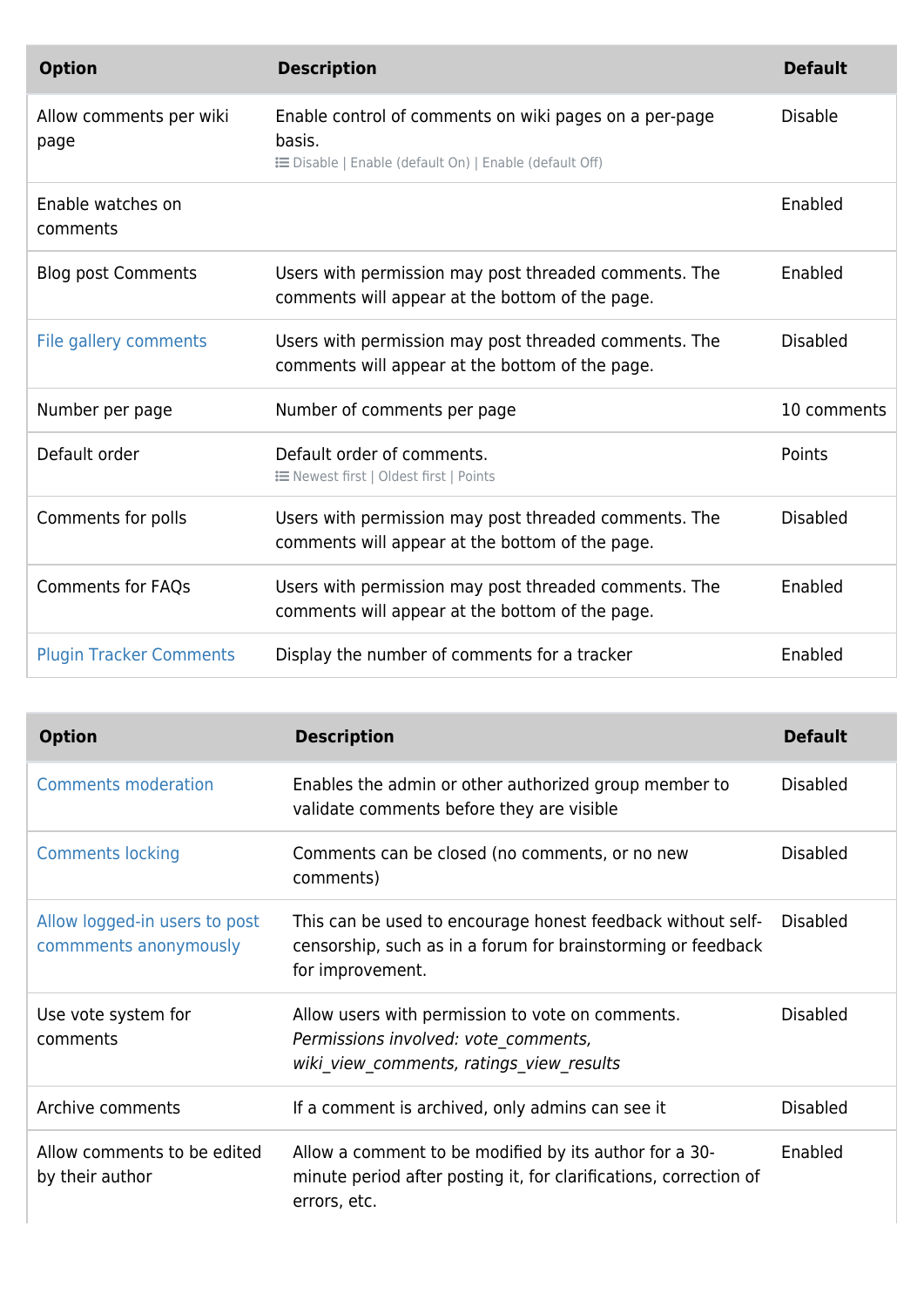| <b>Option</b>                               | <b>Description</b>                                                                                                                                                                                                                                                                             | <b>Default</b>  |
|---------------------------------------------|------------------------------------------------------------------------------------------------------------------------------------------------------------------------------------------------------------------------------------------------------------------------------------------------|-----------------|
| Use Akismet to filter<br>comments           | Prevent comment spam by using the Akismet service to<br>determine if the comment is spam. If comment moderation<br>is enabled, Akismet will indicate if the comment is to be<br>moderated or not. If there is no comment moderation, the<br>comment will be rejected if considered to be spam. | <b>Disabled</b> |
| Akismet API Key                             | Key required for the Akismet comment spam prevention.<br>Obtain this key by registering your site at<br>http://akismet.com                                                                                                                                                                     | None            |
| Filter spam for registered<br>users         | Activate spam filtering for registered users as well. Useful if<br>your site allows anyone to register without screening.                                                                                                                                                                      | <b>Disabled</b> |
| Disable comment titles                      | Don't display the title input field on comments and their<br>replies.                                                                                                                                                                                                                          | Enabled         |
| Parse wiki syntax in<br>comments            | Parse wiki syntax in comments in all sections apart from<br>Forums<br>Use "Accept wiki syntax" for forums in admin forums page                                                                                                                                                                 | Enabled         |
| Email field                                 | Email field for comments (only for anonymous users).                                                                                                                                                                                                                                           | <b>Disabled</b> |
| Website field                               | Website field for comments (only for anonymous users).                                                                                                                                                                                                                                         | <b>Disabled</b> |
| Comment box                                 | Size (height) of the comment text area.                                                                                                                                                                                                                                                        | 6 rows          |
| Inline comments (annotations)               | Enable/disable inline comments using Apache Annotator.                                                                                                                                                                                                                                         | <b>Disabled</b> |
| Comments on articles                        | Enable comments on articles                                                                                                                                                                                                                                                                    | <b>Disabled</b> |
| Comments below wiki pages                   | Allow users (with permission) to post threaded comments to                                                                                                                                                                                                                                     | <b>Disabled</b> |
|                                             | a page.                                                                                                                                                                                                                                                                                        |                 |
| Display comment list by<br>default          |                                                                                                                                                                                                                                                                                                | <b>Disabled</b> |
| Display Post new comment<br>form by default |                                                                                                                                                                                                                                                                                                | <b>Disabled</b> |
| Default number per page                     |                                                                                                                                                                                                                                                                                                | 10 comments     |
| Default Ordering                            | i Newest first   Oldest first   Points                                                                                                                                                                                                                                                         | Points          |
| Allow comments per wiki page                | Enable control for comments on wiki pages individually.<br>E Disable   Enable (default On)   Enable (default Off)                                                                                                                                                                              | <b>Disable</b>  |
| Enable watches on comments                  |                                                                                                                                                                                                                                                                                                | Enabled         |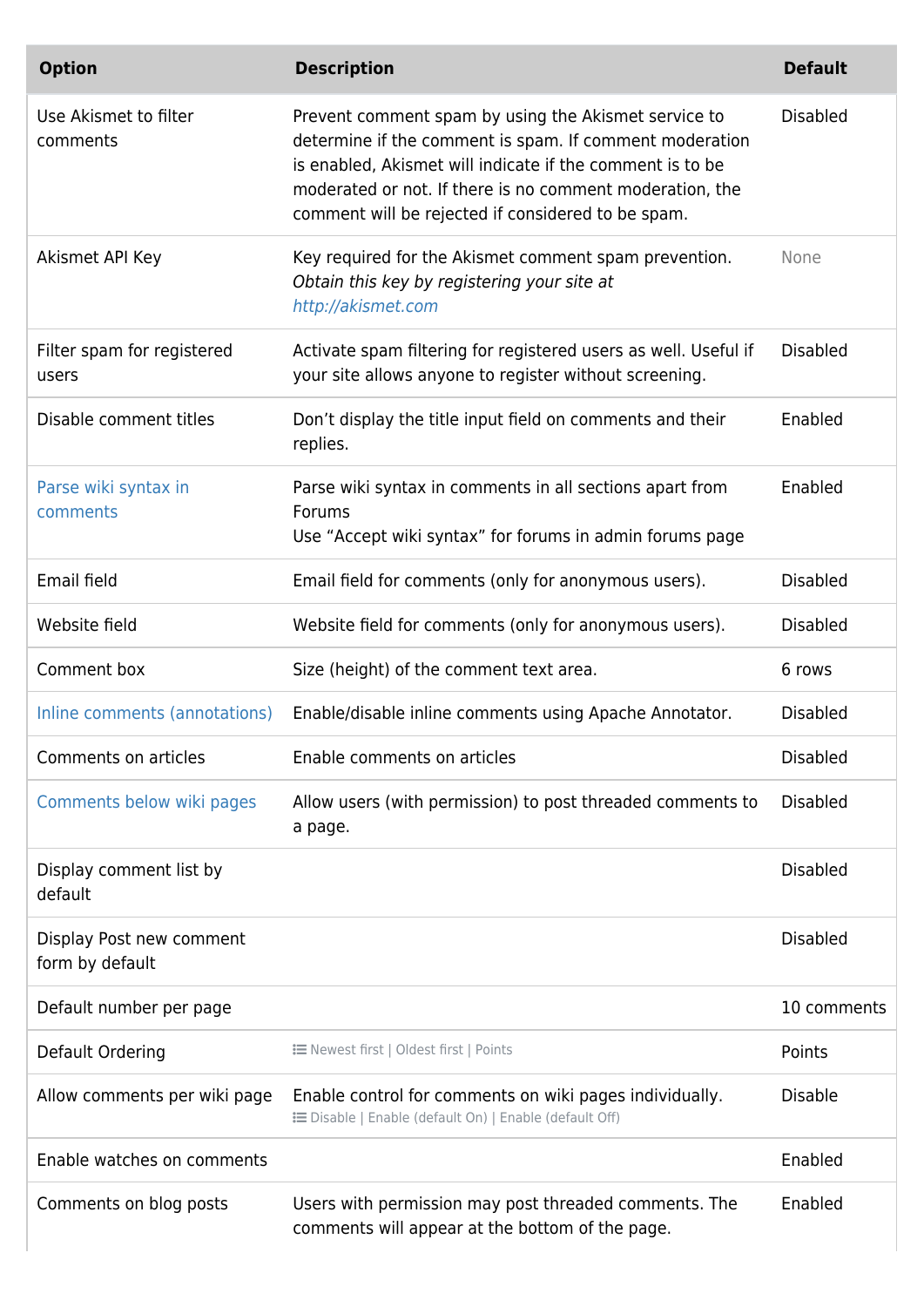| <b>Option</b>                  | <b>Description</b>                                                           | <b>Default</b>  |
|--------------------------------|------------------------------------------------------------------------------|-----------------|
| File gallery comments          | Users can post comments on file galleries                                    | <b>Disabled</b> |
| Default number per page        | Number of comments per page                                                  | 10 comments     |
| Default order                  | default ordering algorithm<br><b>IE Newest first   Oldest first   Points</b> | Points          |
| Comments for polls             | Permit commenting on polls                                                   | <b>Disabled</b> |
| <b>Comments for FAQs</b>       | Permit commenting on FAQs                                                    | Enabled         |
| <b>Plugin Tracker Comments</b> | Display the number of comments for a tracker                                 | Enabled         |

| <b>Option</b>                                          | <b>Description</b>                                                                                                                                                                                                                                                                             | <b>Default</b>  |
|--------------------------------------------------------|------------------------------------------------------------------------------------------------------------------------------------------------------------------------------------------------------------------------------------------------------------------------------------------------|-----------------|
| <b>Comments Moderation</b>                             | Enables the admin or other authorized group member to<br>validate comments before they are visible                                                                                                                                                                                             | <b>Disabled</b> |
| <b>Comments Locking</b>                                | Comments can be closed (no comments, or no new comments)                                                                                                                                                                                                                                       | <b>Disabled</b> |
| Allow logged-in users to post<br>commments anonymously | This can be used to encourage honest feedback without self-<br>censorship, such as in a forum for brainstorming or feedback for<br>improvement.                                                                                                                                                | <b>Disabled</b> |
| Use vote system for comments                           | Allow users with permission (tiki_p_vote_comments) to vote on<br>comments.<br>Permissions involved: vote_comments, wiki_view_comments,<br>ratings view results                                                                                                                                 | <b>Disabled</b> |
| Archive comments                                       | If a comment is archived, only admins can see it                                                                                                                                                                                                                                               | <b>Disabled</b> |
| Allow comments to be edited<br>by their author         | Allow a comment to be modified by its author for a 30-minute<br>period after posting it, for clarifications, correction of errors, etc.                                                                                                                                                        | Enabled         |
| Use Akismet to filter comments                         | Prevent comment spam by using the Akismet service to<br>determine if the comment is spam. If comment moderation is<br>enabled, Akismet will indicate if the comment is to be<br>moderated or not. If there is no comment moderation, the<br>comment will be rejected if considered to be spam. | <b>Disabled</b> |
| Akismet API Key                                        | Key required for the Akismet comment spam prevention.<br>Obtain this key by registering your site at http://akismet.com                                                                                                                                                                        | None            |
| Filter spam for registered users                       | Activate spam filtering for registered users as well. Useful if<br>your site allows anyone to register without screening.                                                                                                                                                                      | <b>Disabled</b> |
| Disable comment titles                                 | Don't display the title input field on comments and their replies.                                                                                                                                                                                                                             | Enabled         |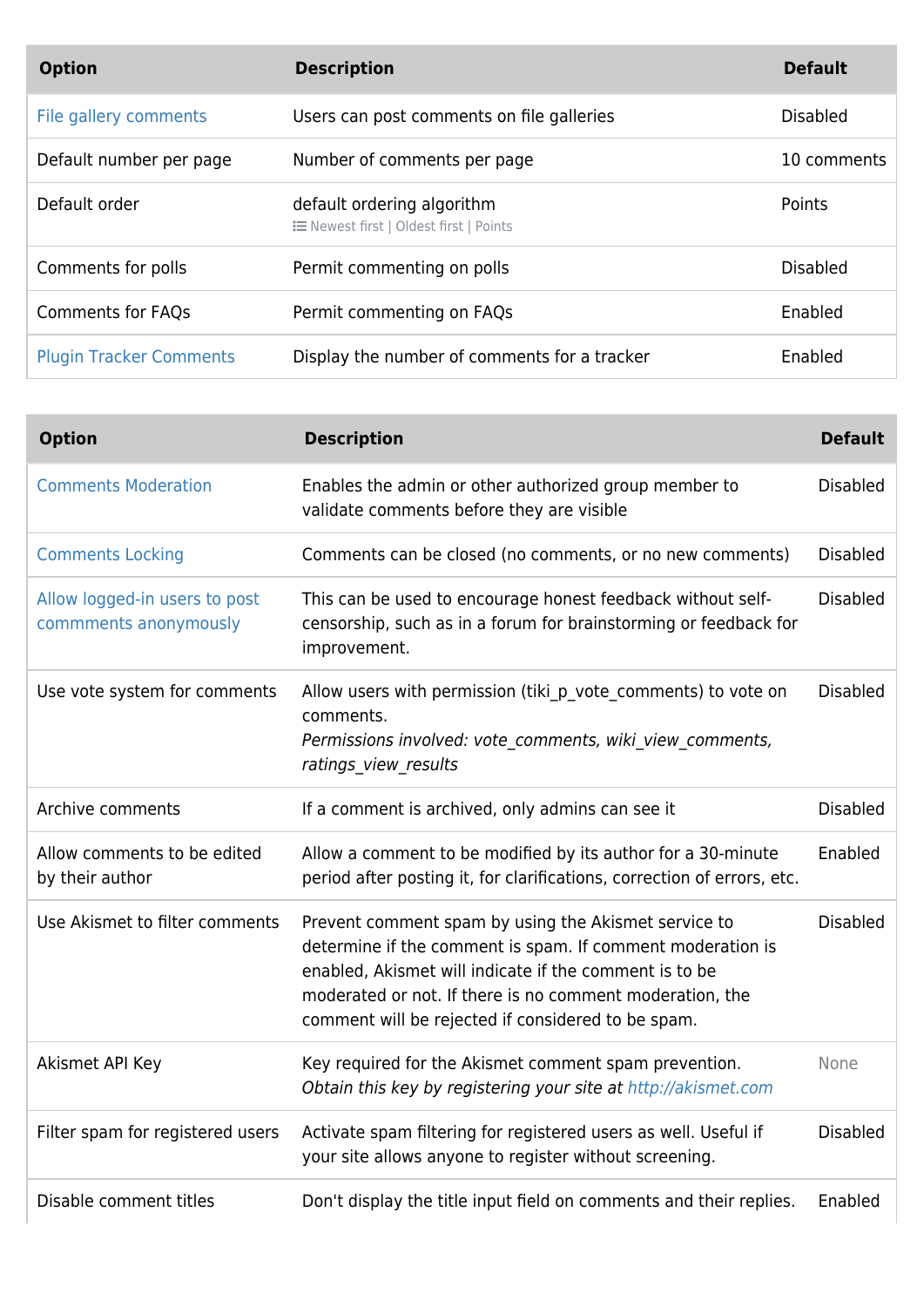| <b>Option</b>                               | <b>Description</b>                                                                                                          | <b>Default</b>  |
|---------------------------------------------|-----------------------------------------------------------------------------------------------------------------------------|-----------------|
| Parse wiki syntax in comments               | Parse wiki syntax in comments in all sections apart from Forums<br>Use "Accept wiki syntax" for forums in admin forums page | Enabled         |
| Email field                                 | Email field for comments (only for anonymous users).                                                                        | <b>Disabled</b> |
| Website field                               | Website field for comments (only for anonymous users).                                                                      | <b>Disabled</b> |
| Default number of rows for<br>comment box   | Size (height) of the comment text area.<br>rows                                                                             | 6               |
| <b>Inline Comments</b>                      | Enable/disable inline comments.                                                                                             | <b>Disabled</b> |
| Comments on articles                        | Enable comments on articles                                                                                                 | <b>Disabled</b> |
| Comments below wiki pages                   | Allow users (with permission) to post threaded comments to a<br>page.                                                       | <b>Disabled</b> |
| Display comment list by default             |                                                                                                                             | <b>Disabled</b> |
| Display Post new comment<br>form by default |                                                                                                                             | <b>Disabled</b> |
| Default number per page                     |                                                                                                                             | 10              |
| Default Ordering                            | <b>IE Newest first   Oldest first   Points</b>                                                                              | Points          |
| Allow comments per wiki page                | Enable control for comments on wiki pages individually.<br><b>EDisable   Enable (default On)   Enable (default Off)</b>     | <b>Disable</b>  |
| Enable watches on comments                  |                                                                                                                             | Enabled         |
| Comments on blog posts                      | Users with permission may post threaded comments. The<br>comments will appear at the bottom of the page.                    | Enabled         |
| <b>File Gallery Comments</b>                | Users can post comments on file galleries                                                                                   | <b>Disabled</b> |
| Default number per page                     | Number of comments per page                                                                                                 | 10              |
| Default ordering                            | default ordering algorithm<br>i Newest first   Oldest first   Points                                                        | Points          |
| Comments for polls                          | Permit commenting on polls                                                                                                  | <b>Disabled</b> |
| <b>Comments for FAQs</b>                    | Permit commenting on FAQs                                                                                                   | Enabled         |
| <b>Plugin Tracker Comments</b>              | Display the number of comments for a tracker                                                                                | Enabled         |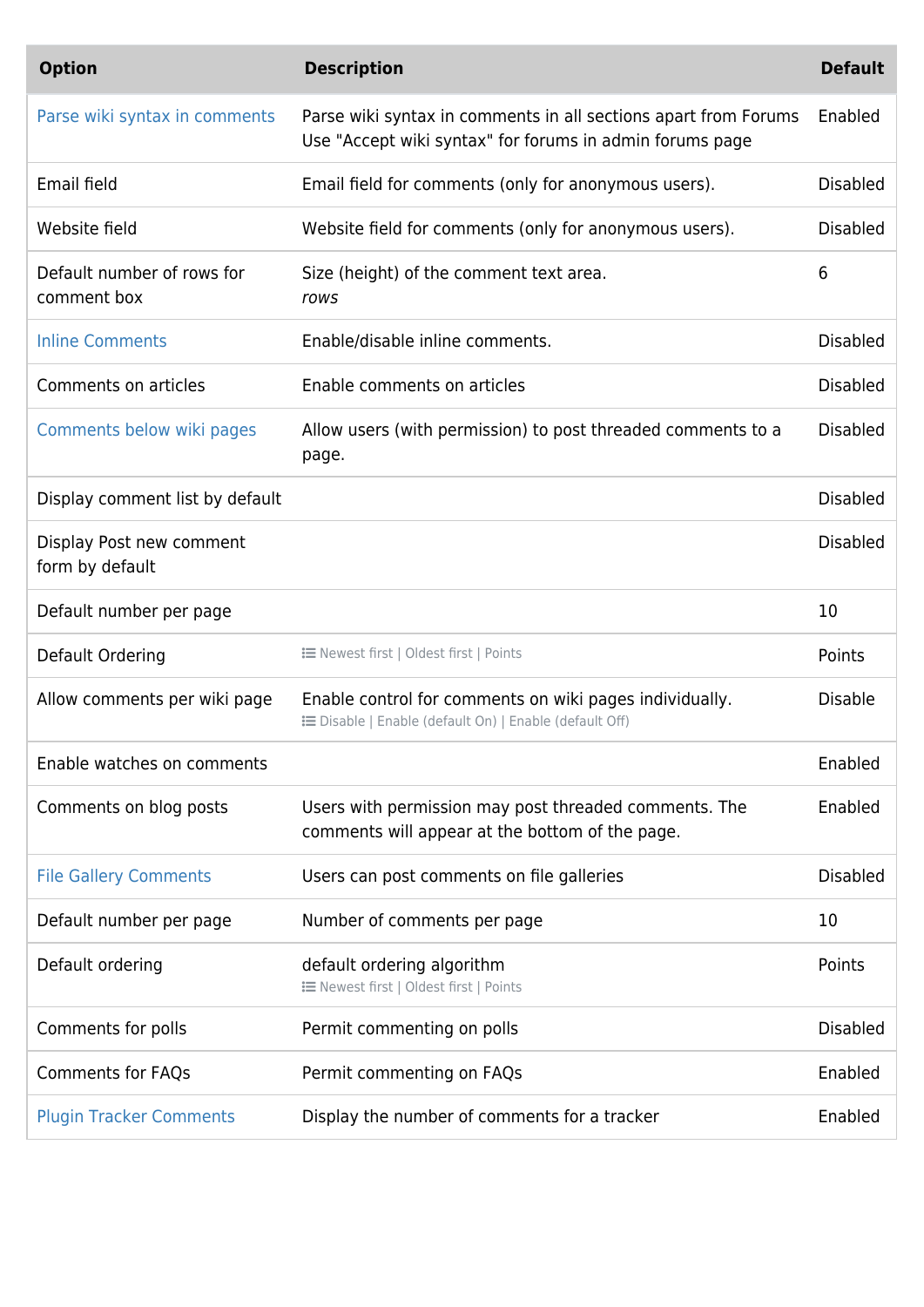| <b>Option</b>                                          | <b>Description</b>                                                                                                                                                                                                                                                                             | <b>Default</b>  |
|--------------------------------------------------------|------------------------------------------------------------------------------------------------------------------------------------------------------------------------------------------------------------------------------------------------------------------------------------------------|-----------------|
| <b>Comments Moderation</b>                             | Enables the admin or other authorized group member to<br>validate comments before they are visible                                                                                                                                                                                             | <b>Disabled</b> |
| <b>Comments Locking</b>                                | Comments can be closed (no comments, or no new comments)                                                                                                                                                                                                                                       | <b>Disabled</b> |
| Allow logged-in users to post<br>commments anonymously | This can be used to encourage honest feedback without self-<br>censorship, such as in a forum for brainstorming or feedback for<br>improvement.                                                                                                                                                | <b>Disabled</b> |
| Use vote system for comments                           | Allow users with permission (tiki p vote comments) to vote on<br>comments.<br>Permissions involved: vote comments, wiki view comments,<br>ratings view results                                                                                                                                 | <b>Disabled</b> |
| Archive comments                                       | If a comment is archived, only admins can see it                                                                                                                                                                                                                                               | <b>Disabled</b> |
| Allow comments to be edited<br>by their author         | Allow a comment to be modified by its author for a 30-minute<br>period after posting it, for clarifications, correction of errors, etc.                                                                                                                                                        | Enabled         |
| Use Akismet to filter comments                         | Prevent comment spam by using the Akismet service to<br>determine if the comment is spam. If comment moderation is<br>enabled, Akismet will indicate if the comment is to be<br>moderated or not. If there is no comment moderation, the<br>comment will be rejected if considered to be spam. | <b>Disabled</b> |
| Akismet API Key                                        | Key required for the Akismet comment spam prevention.<br>Obtain this key by registering your site at http://akismet.com                                                                                                                                                                        | None            |
| Filter spam for registered users                       | Activate spam filtering for registered users as well. Useful if<br>your site allows anyone to register without screening.                                                                                                                                                                      | <b>Disabled</b> |
| Disable comment titles                                 | Don't display the title input field on comments and their replies.                                                                                                                                                                                                                             | Enabled         |
| Parse wiki syntax in comments                          | Parse wiki syntax in comments in all sections apart from Forums<br>Use "Accept wiki syntax" for forums in admin forums page                                                                                                                                                                    | Enabled         |
| Email field                                            | Email field for comments (only for anonymous users).                                                                                                                                                                                                                                           | <b>Disabled</b> |
| Website field                                          | Website field for comments (only for anonymous users).                                                                                                                                                                                                                                         | <b>Disabled</b> |
| Default number of rows for<br>comment box              | Size (height) of the comment text area.<br>rows                                                                                                                                                                                                                                                | 6               |
| <b>Inline Comments</b>                                 | Enable/disable inline comments.                                                                                                                                                                                                                                                                | <b>Disabled</b> |
| Comments on articles                                   | Enable comments on articles                                                                                                                                                                                                                                                                    | <b>Disabled</b> |
| Comments below wiki pages                              | Allow users (with permission) to post threaded comments to a<br>page.                                                                                                                                                                                                                          | <b>Disabled</b> |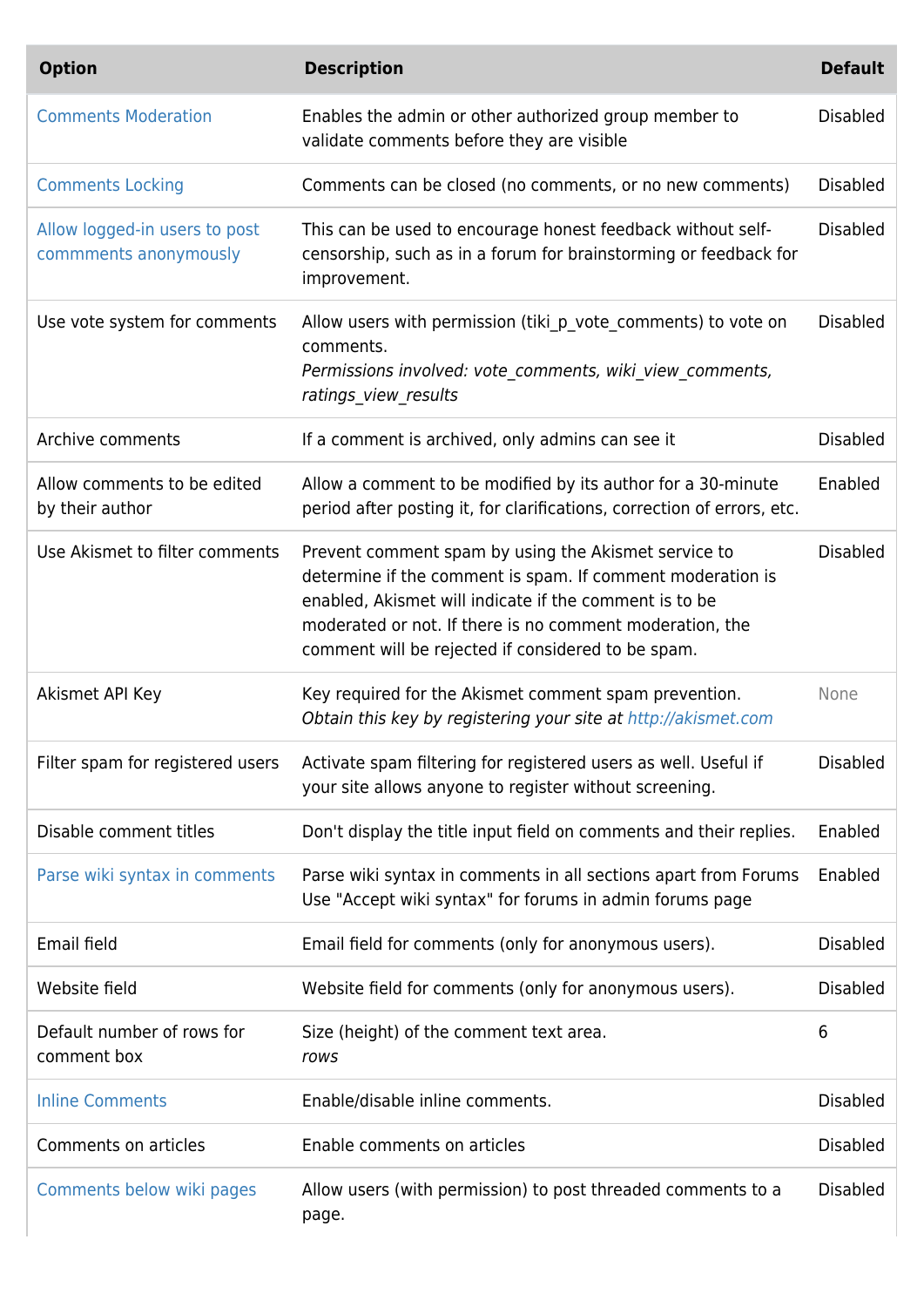| <b>Option</b>                               | <b>Description</b>                                                                                               | <b>Default</b>  |
|---------------------------------------------|------------------------------------------------------------------------------------------------------------------|-----------------|
| Display comment list by default             |                                                                                                                  | <b>Disabled</b> |
| Display Post new comment<br>form by default |                                                                                                                  | <b>Disabled</b> |
| Default number per page                     |                                                                                                                  | 10              |
| Default Ordering                            | <b>IE Newest first   Oldest first   Points</b>                                                                   | Points          |
| Allow comments per wiki page                | Enable control for comments on wiki pages individually.<br>EDisable   Enable (default On)   Enable (default Off) | <b>Disable</b>  |
| Enable watches on comments                  |                                                                                                                  | Enabled         |
| Comments on blog posts                      | Users with permission may post threaded comments. The<br>comments will appear at the bottom of the page.         | Enabled         |
| <b>File Gallery Comments</b>                | Users can post comments on file galleries                                                                        | <b>Disabled</b> |
| Default number per page                     | Number of comments per page                                                                                      | 10              |
| Default ordering                            | default ordering algorithm<br><b>IE Newest first   Oldest first   Points</b>                                     | Points          |
| Comments for polls                          | Permit commenting on polls                                                                                       | <b>Disabled</b> |
| <b>Comments for FAQs</b>                    | Permit commenting on FAQs                                                                                        | Enabled         |
| <b>Plugin Tracker Comments</b>              | Display the number of comments for a tracker                                                                     | Enabled         |

## Comments

Comments are threaded replies to a content item.

New in [Tiki17:](https://doc.tiki.org/Tiki17)

- Anonymous users that provided their emails can get notification email of the replies to their comments.
- The option to self-subscribe to comments to receive email notifications about replies has been extended to trackers, articles, wiki pages and blog posts.

If you enable comments for some of the features of Tiki from the admin menu you will see links to show/hide comments and the number of comments for the object being viewed. In this section we'll explain comments for Tiki pages, everything will be the same for other Tiki features such as articles, blogs, polls, etc.

If you see this bar at the bottom of the central part of the screen (or somewhere else if the customization